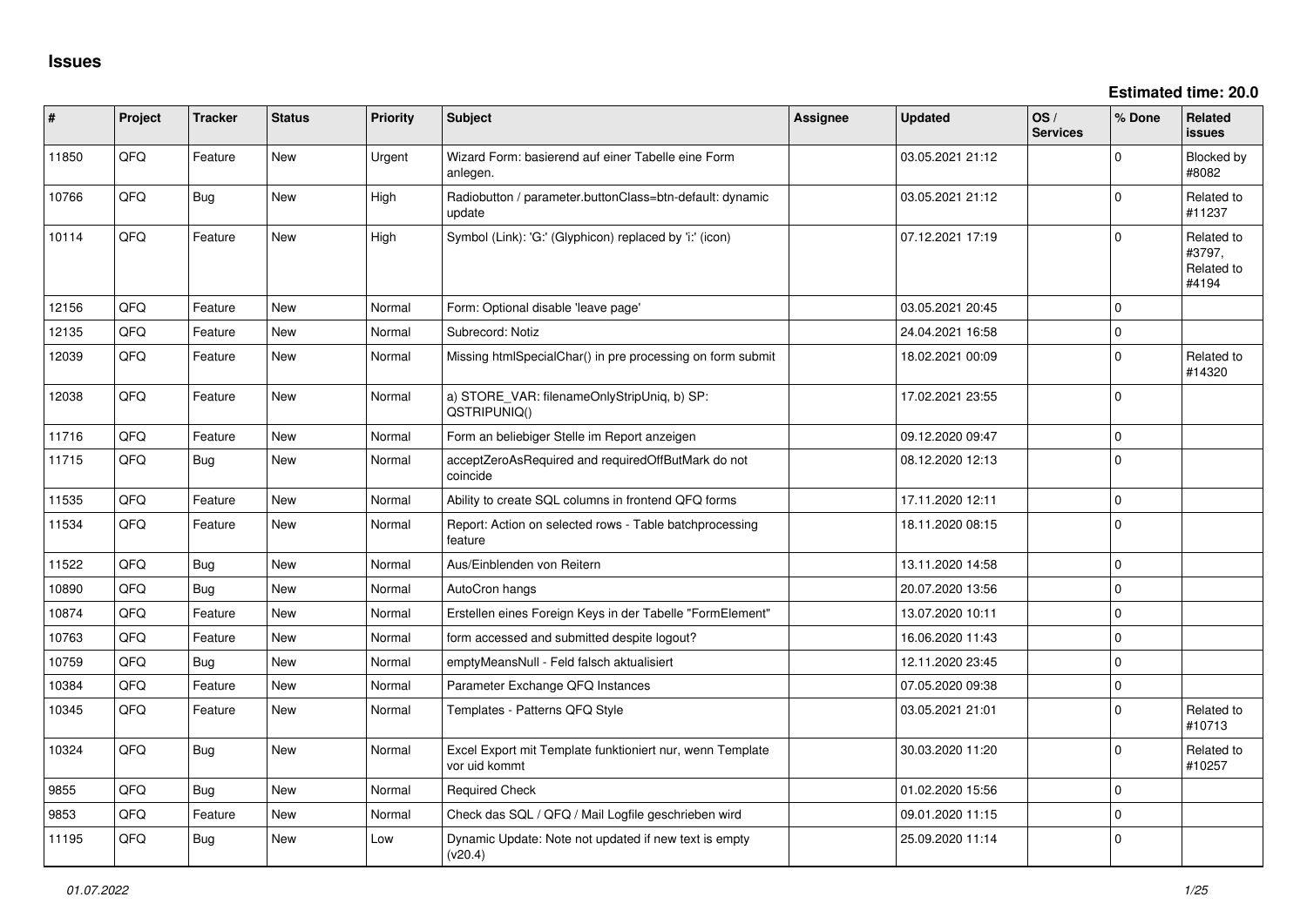| $\sharp$ | Project | <b>Tracker</b> | <b>Status</b>     | <b>Priority</b> | <b>Subject</b>                                                                       | Assignee | <b>Updated</b>   | OS/<br><b>Services</b> | % Done         | Related<br>issues    |
|----------|---------|----------------|-------------------|-----------------|--------------------------------------------------------------------------------------|----------|------------------|------------------------|----------------|----------------------|
| 4194     | QFQ     | Feature        | In Progress       | Normal          | Bootstrap 4 ist jetzt offiziel                                                       |          | 03.05.2021 20:47 |                        | $\Omega$       | Related to<br>#10114 |
| 880      | QFQ     | Feature        | Some day<br>maybe | Urgent          | Security: PHP, SQL Injection, XSS                                                    |          | 03.05.2021 21:14 |                        | $\mathbf 0$    | Related to<br>#14320 |
| 10738    | QFQ     | Feature        | Some day<br>maybe | Normal          | CORS headers for external API requests                                               |          | 10.06.2020 14:00 |                        | $\Omega$       |                      |
| 9126     | QFQ     | Bug            | Some day<br>maybe | Normal          | hidden Form elements are present in page source                                      |          | 02.01.2021 18:41 |                        | $\Omega$       |                      |
| 9024     | QFQ     | <b>Bug</b>     | Some day<br>maybe | Normal          | QFQ Einarbeitung                                                                     |          | 01.02.2020 15:56 |                        | $\overline{0}$ |                      |
| 9020     | QFQ     | <b>Bug</b>     | Some day<br>maybe | Normal          | radio mit buttonClass und dynamicUpdate lassen sich nicht<br>kombinieren             |          | 11.12.2019 16:01 |                        | $\Omega$       |                      |
| 8056     | QFQ     | Feature        | Some day<br>maybe | Normal          | Termin Organisation (Reservation)                                                    |          | 01.02.2020 23:19 |                        | $\mathbf 0$    | Related to<br>#8658  |
| 7921     | QFQ     | Feature        | Some day<br>maybe | Normal          | Rest API Export: URL kuerzer machen                                                  |          | 01.02.2020 23:19 |                        | $\Omega$       |                      |
| 7402     | QFQ     | Bug            | Some day<br>maybe | Normal          | thumbnail cache: outdated picture when permission denied<br>and permission resolved. |          | 01.02.2020 23:20 |                        | $\Omega$       |                      |
| 7281     | QFQ     | Bug            | Some day<br>maybe | Normal          | Subrecords: on large screen separator line too short                                 |          | 01.02.2020 23:19 |                        | $\Omega$       |                      |
| 7278     | QFQ     | Feature        | Some day<br>maybe | Normal          | Form: Wert vordefinieren der immer gesetzt wird                                      |          | 02.05.2021 09:27 |                        | $\mathbf 0$    |                      |
| 7229     | QFQ     | Feature        | Some day<br>maybe | Normal          | New FormElement.type: Button                                                         |          | 01.02.2021 12:32 |                        | $\mathbf 0$    |                      |
| 7108     | QFQ     | Feature        | Some day<br>maybe | Normal          | QFQ Wrap Elements                                                                    |          | 11.12.2019 16:01 |                        | $\mathbf 0$    |                      |
| 7106     | QFQ     | Feature        | Some day<br>maybe | Normal          | Beispiel Nummerierung von Rows in Report                                             |          | 11.12.2019 16:01 |                        | $\mathbf 0$    |                      |
| 7105     | QFQ     | Feature        | Some day<br>maybe | Normal          | Beispiel wie man in einer zweiten Tabelle speichert.                                 |          | 11.12.2019 16:01 |                        | $\Omega$       |                      |
| 7104     | QFQ     | Feature        | Some day<br>maybe | Normal          | Manual: hint about escaping if '\r' appears in mail body                             |          | 11.12.2019 16:01 |                        | $\Omega$       |                      |
| 7101     | QFQ     | Bug            | Some day<br>maybe | Normal          | 'form' in SIP and 'report' - breaks                                                  |          | 01.02.2020 23:20 |                        | $\Omega$       |                      |
| 7100     | QFQ     | Feature        | Some day<br>maybe | Normal          | Download: log access, max downloads, time limit                                      |          | 01.02.2020 23:19 |                        | $\mathbf 0$    |                      |
| 6992     | QFQ     | Feature        | Some day<br>maybe | Normal          | DB exception: Syntax Highlight                                                       |          | 11.12.2019 16:01 |                        | $\Omega$       | Related to<br>#5450  |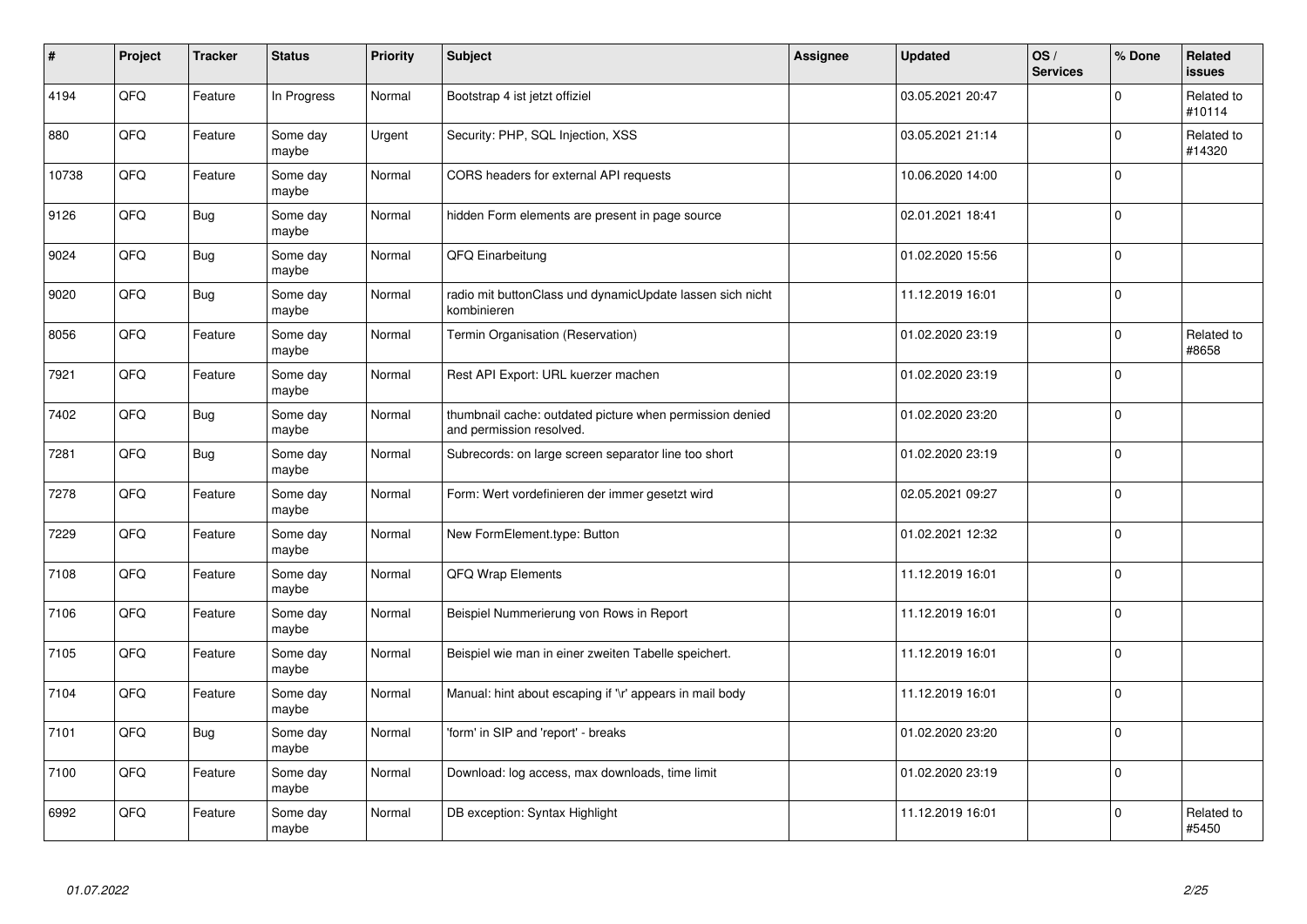| $\pmb{\#}$ | Project | <b>Tracker</b> | <b>Status</b>     | <b>Priority</b> | <b>Subject</b>                                                                    | Assignee | <b>Updated</b>   | OS/<br><b>Services</b> | % Done       | Related<br>issues    |
|------------|---------|----------------|-------------------|-----------------|-----------------------------------------------------------------------------------|----------|------------------|------------------------|--------------|----------------------|
| 6704       | QFQ     | Feature        | Some day<br>maybe | Normal          | Upload Mode: Bilder in Notizen rechts sollen aktuellen<br>Upload repräsentieren.  |          | 01.02.2020 23:19 |                        | $\mathbf 0$  | Related to<br>#3264  |
| 6515       | QFQ     | Feature        | Some day<br>maybe | Normal          | Formular: Felder dynamisch ein/ausblenden                                         |          | 11.12.2019 16:02 |                        | $\mathbf 0$  |                      |
| 6299       | QFQ     | Feature        | Some day<br>maybe | Normal          | Attack detection: log table with invalid SIP access                               |          | 11.12.2019 16:02 |                        | $\mathbf 0$  | Related to<br>#3947  |
| 6288       | QFQ     | Feature        | Some day<br>maybe | Normal          | Best Practice: Erklaeren wie man ein Formular ganz in<br>weiss' erstellen kann    |          | 11.12.2019 16:02 |                        | $\Omega$     |                      |
| 6084       | QFQ     | Feature        | Some day<br>maybe | Normal          | New escape type: 'D' - convert date                                               |          | 01.02.2020 23:19 |                        | $\Omega$     |                      |
| 6083       | QFQ     | Feature        | Some day<br>maybe | Normal          | Dynamic Update: Value Check via SQL                                               |          | 11.12.2019 16:02 |                        | $\Omega$     |                      |
| 5923       | QFQ     | Feature        | Some day<br>maybe | Normal          | fillStoreSystemBySqlLate                                                          |          | 01.02.2020 23:19 |                        | $\mathbf 0$  |                      |
| 5895       | QFQ     | Feature        | Some day<br>maybe | Normal          | Tutorial: List of all QFQ Features                                                |          | 01.02.2020 23:19 |                        | $\Omega$     |                      |
| 5893       | QFQ     | Feature        | Some day<br>maybe | Normal          | Edit on double-click                                                              |          | 01.02.2020 23:19 |                        | $\mathbf 0$  | Related to<br>#5894  |
| 5892       | QFQ     | Feature        | Some day<br>maybe | Normal          | QFQ should use T3 API to manipulate FE GROUP<br>membership                        |          | 01.02.2020 23:20 |                        | $\mathbf{0}$ |                      |
| 5877       | QFQ     | <b>Bug</b>     | Some day<br>maybe | Normal          | FE.type=note:bsColumn strange behaviour                                           |          | 01.02.2020 23:19 |                        | $\Omega$     |                      |
| 5851       | QFQ     | Feature        | Some day<br>maybe | Normal          | Queue System implementieren: MQTT, RabbitMQ                                       |          | 01.02.2020 23:20 |                        | $\Omega$     | Related to<br>#5715  |
| 5850       | QFQ     | Feature        | Some day<br>maybe | Normal          | Deployment: In QFQ Doc best practice fuer zeitgemaesses<br>Deployment beschreiben |          | 01.02.2020 23:20 |                        | $\pmb{0}$    |                      |
| 5805       | QFQ     | Feature        | Some day<br>maybe | Normal          | TypeAHead SQL value instead of key stored                                         |          | 01.02.2020 23:19 |                        | $\mathbf 0$  | Related to<br>#5444  |
| 5783       | QFQ     | Feature        | Some day<br>maybe | Normal          | <b>BPMN View/Edit</b>                                                             |          | 11.12.2019 16:02 |                        | $\mathbf 0$  |                      |
| 5455       | QFQ     | Feature        | Some day<br>maybe | Normal          | Mail Redirects grld abhaengig                                                     |          | 01.02.2020 23:20 |                        | $\mathbf 0$  |                      |
| 5452       | QFQ     | Feature        | Some day<br>maybe | Normal          | Thumbnails from PDF: bad quality                                                  |          | 01.02.2020 23:20 |                        | $\mathbf 0$  |                      |
| 5342       | QFQ     | Feature        | Some day<br>maybe | Normal          | link - with HTML Attributes                                                       |          | 01.02.2020 23:20 |                        | $\mathbf{0}$ | Related to<br>#14077 |
| 5160       | QFQ     | Feature        | Some day<br>maybe | Normal          | QFQ collaborative / together.js, ShareJS, y-js, collaborative,                    |          | 11.12.2019 16:02 |                        | $\Omega$     |                      |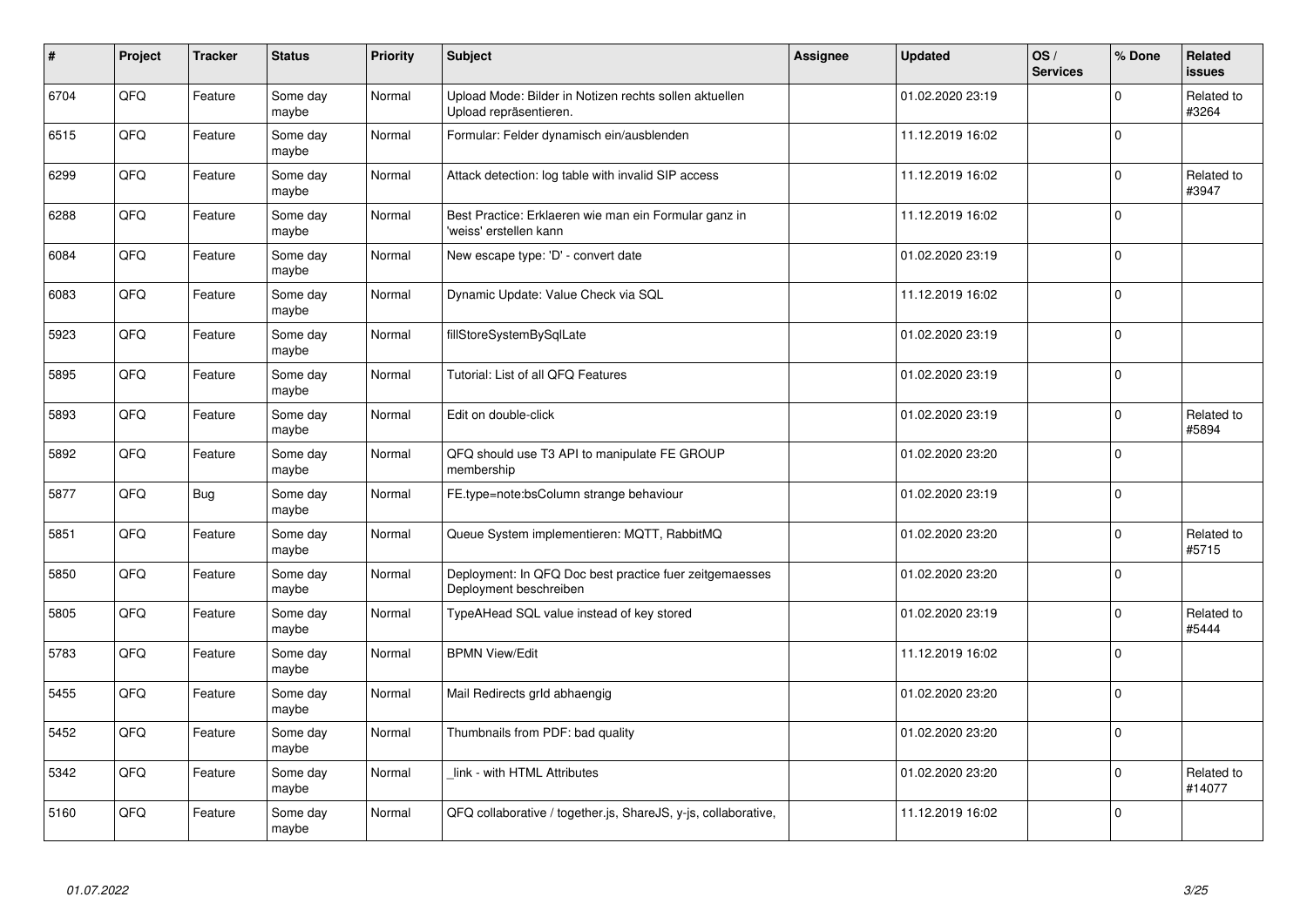| $\vert$ # | Project | <b>Tracker</b> | <b>Status</b>     | <b>Priority</b> | <b>Subject</b>                                                                                                                                                | Assignee | <b>Updated</b>   | OS/<br><b>Services</b> | % Done       | Related<br><b>issues</b>                    |
|-----------|---------|----------------|-------------------|-----------------|---------------------------------------------------------------------------------------------------------------------------------------------------------------|----------|------------------|------------------------|--------------|---------------------------------------------|
| 5129      | QFQ     | Feature        | Some day<br>maybe | Normal          | Reports: SQL fuer x Achse und y Achse                                                                                                                         |          | 11.12.2019 16:02 |                        | $\mathbf{0}$ |                                             |
| 4974      | QFQ     | Feature        | Some day<br>maybe | Normal          | Long polling - inform all listening clients of changes                                                                                                        |          | 11.12.2019 16:02 |                        | $\mathbf{0}$ |                                             |
| 4816      | QFQ     | Feature        | Some day<br>maybe | Normal          | Templates for QFQ Reports (Tables, Radios, )                                                                                                                  |          | 01.02.2020 23:20 |                        | $\mathbf{0}$ |                                             |
| 4719      | QFQ     | Feature        | Some day<br>maybe | Normal          | Custom Message in Client in case of 'Browser tab close,<br>modification will be lost'                                                                         |          | 01.02.2020 23:20 |                        | $\mathbf 0$  |                                             |
| 4640      | QFQ     | Feature        | Some day<br>maybe | Normal          | Rename System Forms                                                                                                                                           |          | 01.02.2020 23:20 |                        | $\mathbf{0}$ |                                             |
| 4627      | QFQ     | Feature        | Some day<br>maybe | Normal          | dbupdate: all tables - check 'create', 'modified' if it is possible<br>to change to default 'CURRENT_TIMESTAMP' and modified<br>'ON UPDATE CURRENT TIMESTAMP' |          | 01.02.2020 23:20 |                        | $\mathbf 0$  |                                             |
| 4626      | QFQ     | Feature        | Some day<br>maybe | Normal          | Mobile View: 'classBody=qfq-form-right' makes no sense                                                                                                        |          | 01.02.2020 23:20 |                        | $\Omega$     |                                             |
| 4551      | QFQ     | Feature        | Some day<br>maybe | Normal          | Set 'pills' via dynamicUpdate to show/hide/disabled                                                                                                           |          | 01.02.2020 23:20 |                        | $\mathbf{0}$ | Related to<br>#3752                         |
| 4546      | QFQ     | <b>Bug</b>     | Some day<br>maybe | Normal          | NH: SIP storage is destroyed                                                                                                                                  |          | 01.02.2020 23:20 |                        | $\Omega$     |                                             |
| 4536      | QFQ     | Feature        | Some day<br>maybe | Normal          | FE upload: problem with delete if mutliple uploads an<br>FE.name="                                                                                            |          | 01.02.2020 23:20 |                        | $\mathbf{0}$ |                                             |
| 4446      | QFQ     | Feature        | Some day<br>maybe | Normal          | New FE get same feldContainerId as last modifed FE                                                                                                            |          | 01.02.2020 23:20 |                        | $\mathbf 0$  |                                             |
| 4445      | QFQ     | Feature        | Some day<br>maybe | Normal          | template group: Option to simulate fieldset                                                                                                                   |          | 28.06.2021 14:11 |                        | $\Omega$     |                                             |
| 4444      | QFQ     | Feature        | Some day<br>maybe | Normal          | FE.type=upload: detect mime type                                                                                                                              |          | 11.12.2019 16:02 |                        | $\Omega$     | Related to<br>#4303                         |
| 4443      | QFQ     | Feature        | Some day<br>maybe | Normal          | Form: multiple secondary tables                                                                                                                               |          | 01.02.2020 23:20 |                        | $\Omega$     |                                             |
| 4442      | QFQ     | Feature        | Some day<br>maybe | Normal          | Special Column Name: _link - new symbol G (Glyph) to<br>choose any available symbol                                                                           |          | 11.12.2019 16:02 |                        | $\Omega$     |                                             |
| 4441      | QFQ     | <b>Bug</b>     | Some day<br>maybe | Normal          | \$ SERVER Vars sollten nur aus dem Store genommen<br>werden - Code entsprechend anpassen.                                                                     |          | 11.12.2019 16:02 |                        | $\Omega$     |                                             |
| 4440      | QFQ     | Feature        | Some day<br>maybe | Normal          | Manual.rst: explain how to. expand PHP Session to 4h                                                                                                          |          | 11.12.2019 16:02 |                        | $\Omega$     |                                             |
| 4439      | QFQ     | Feature        | Some day<br>maybe | Normal          | Log: report all actions fired by an FE Element, incl. the<br>original directive (slaveld, sqlInsert, )                                                        |          | 01.02.2020 23:20 |                        | $\Omega$     | Related to<br>#4432,<br>Related to<br>#5458 |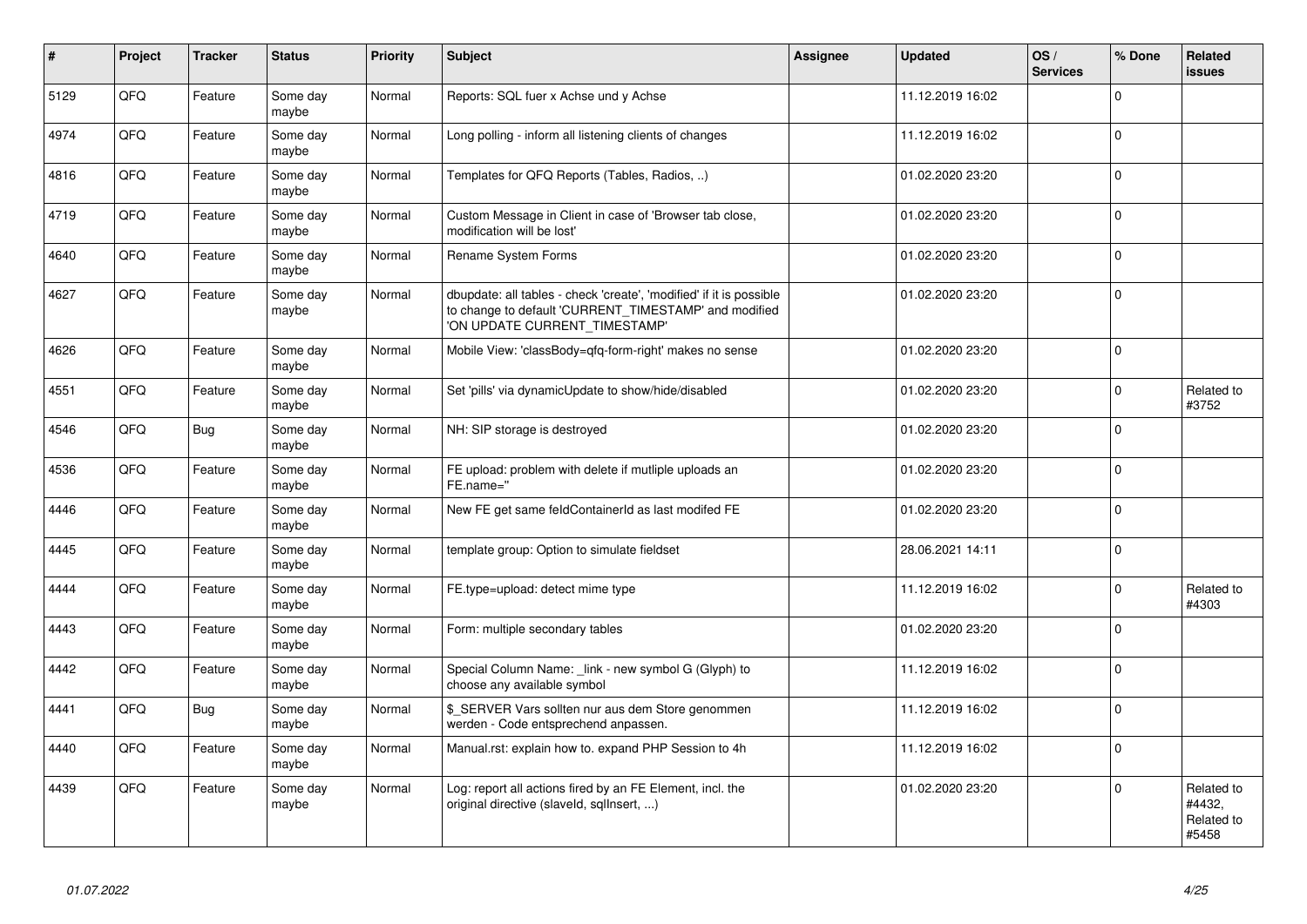| #    | Project | <b>Tracker</b> | <b>Status</b>     | <b>Priority</b> | <b>Subject</b>                                                                                                                                           | Assignee | <b>Updated</b>   | OS/<br><b>Services</b> | % Done       | Related<br>issues                           |
|------|---------|----------------|-------------------|-----------------|----------------------------------------------------------------------------------------------------------------------------------------------------------|----------|------------------|------------------------|--------------|---------------------------------------------|
| 4435 | QFQ     | Feature        | Some day<br>maybe | Normal          | Report: striptags - specify allowed tags                                                                                                                 |          | 01.02.2020 23:20 |                        | $\mathbf{0}$ |                                             |
| 4433 | QFQ     | Feature        | Some day<br>maybe | Normal          | Log when SIP will be destroyed by QFQ for any (security)<br>reason                                                                                       |          | 01.02.2020 23:20 |                        | $\mathbf 0$  | Related to<br>#4432,<br>Related to<br>#5458 |
| 4138 | QFQ     | Bug            | Some day<br>maybe | Normal          | style fehlt                                                                                                                                              |          | 11.12.2019 16:03 |                        | $\Omega$     |                                             |
| 4122 | QFQ     | Bug            | Some day<br>maybe | Normal          | file: Render Mode hat keinen Effekt                                                                                                                      |          | 11.12.2019 16:03 |                        | $\mathbf 0$  |                                             |
| 4027 | QFQ     | Feature        | Some day<br>maybe | Normal          | Missing: orange 'check' / 'bullet'                                                                                                                       |          | 11.12.2019 16:03 |                        | $\mathbf 0$  |                                             |
| 3880 | QFQ     | Feature        | Some day<br>maybe | Normal          | Form 'Form': anlegen einer Tabelle                                                                                                                       |          | 14.01.2021 10:12 |                        | $\mathbf 0$  |                                             |
| 3879 | QFQ     | Feature        | Some day<br>maybe | Normal          | Form 'FormElement': Beim Feld 'name' rechts in der Notiz<br>einen Link einblenden - a) aktuelle Definition anzeigen, b)<br>Spalte in der Tabelle anlegen |          | 11.12.2019 16:03 |                        | $\Omega$     |                                             |
| 3878 | QFQ     | Feature        | Some day<br>maybe | Normal          | Form 'FormElement': Spalte 'name' typeAhead mit<br>Spaltennamen der Primarytable.                                                                        |          | 11.12.2019 16:03 |                        | $\Omega$     |                                             |
| 3646 | QFQ     | Feature        | Some day<br>maybe | Normal          | Moeglichkeit HTML Tags in Reports auszugeben (zu<br>enkodieren: htmlspecialchars)                                                                        |          | 11.12.2019 16:02 |                        | $\Omega$     | Related to<br>#14320                        |
| 3617 | QFQ     | Feature        | Some day<br>maybe | Normal          | Load javascripts at bottom                                                                                                                               |          | 11.12.2019 16:02 |                        | $\mathbf 0$  |                                             |
| 3495 | QFQ     | Feature        | Some day<br>maybe | Normal          | Predifined Parameter werden nicht in '+' (add new record)<br>SIP gerendert.                                                                              |          | 11.12.2019 16:02 |                        | $\Omega$     |                                             |
| 2950 | QFQ     | Feature        | Some day<br>maybe | Normal          | Inhalt QFQ Records als File                                                                                                                              |          | 11.12.2019 16:03 |                        | $\Omega$     |                                             |
| 1623 | QFQ     | Feature        | Some day<br>maybe | Normal          | RealURL                                                                                                                                                  |          | 11.12.2019 16:03 |                        | 30           |                                             |
| 1510 | QFQ     | Feature        | Some day<br>maybe | Normal          | jquery von google laden, falls das nicht geht lokal                                                                                                      |          | 11.12.2019 16:03 |                        | $\mathbf{0}$ |                                             |
| 1253 | QFQ     | Feature        | Some day<br>maybe | Normal          | QF: Colorpicker                                                                                                                                          |          | 11.12.2019 16:03 |                        | $\mathbf 0$  |                                             |
| 1251 | QFQ     | Feature        | Some day<br>maybe | Normal          | QF: Combo                                                                                                                                                |          | 11.12.2019 16:03 |                        | $\mathbf 0$  |                                             |
| 1234 | QFQ     | Feature        | Some day<br>maybe | Normal          | QF: Record numbering: Im Grid soll in Spalte 1 optional die<br>laufende Nummer der Records angezeigt werden.                                             |          | 01.02.2020 23:20 |                        | $\mathbf 0$  |                                             |
| 955  | QFQ     | Feature        | Some day<br>maybe | Normal          | QF: Notizen vor/nach dem Form                                                                                                                            |          | 01.02.2020 23:20 |                        | $\mathbf 0$  |                                             |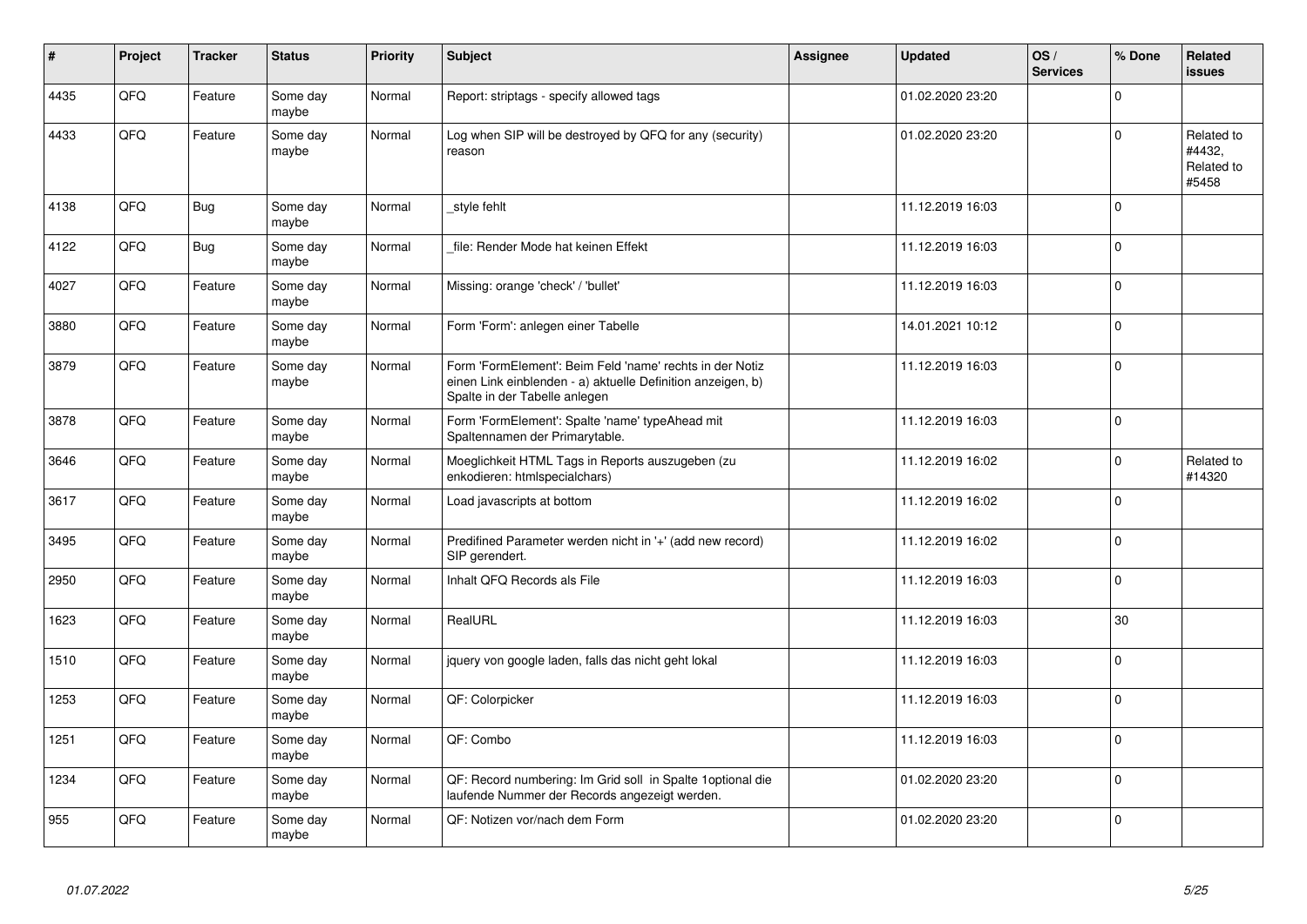| #     | Project | <b>Tracker</b> | <b>Status</b>     | <b>Priority</b> | <b>Subject</b>                                                                                      | <b>Assignee</b> | <b>Updated</b>   | OS/<br><b>Services</b> | % Done      | Related<br>issues                                                     |
|-------|---------|----------------|-------------------|-----------------|-----------------------------------------------------------------------------------------------------|-----------------|------------------|------------------------|-------------|-----------------------------------------------------------------------|
| 3567  | QFQ     | Feature        | Some day<br>maybe | Low             | 'Save', 'Close', 'New' als FormElement                                                              |                 | 11.12.2019 16:02 |                        | 0           |                                                                       |
| 14185 | QFQ     | Feature        | New               | Normal          | External/Autocron.php - better suitable directory                                                   | Support: System | 28.05.2022 11:03 |                        | 0           |                                                                       |
| 11237 | QFQ     | Bug            | <b>New</b>        | High            | Radiobutton / parameter.buttonClass= btn-default - kein dirty<br>Trigger                            | Benjamin Baer   | 03.05.2021 21:12 |                        | 0           | Related to<br>#10766                                                  |
| 11057 | QFQ     | <b>Bug</b>     | <b>New</b>        | High            | Checkboxes ohne span.checkmark im Report werden<br>ausgeblendet                                     | Benjamin Baer   | 03.05.2021 21:12 |                        | $\Omega$    | Related to<br>#11039                                                  |
| 13647 | QFQ     | Bug            | <b>New</b>        | Normal          | Autofocus funktioniert nicht auf Chrome                                                             | Benjamin Baer   | 19.03.2022 17:44 |                        | 0           |                                                                       |
| 13528 | QFQ     | Bug            | <b>New</b>        | Normal          | gfg.io > releases: es wird kein neues Release angelegt                                              | Benjamin Baer   | 19.03.2022 17:46 |                        | 0           |                                                                       |
| 12556 | QFQ     | Feature        | New               | Normal          | Pills Title: colored = static or dynamic on allrequiredgiven                                        | Benjamin Baer   | 19.03.2022 17:49 |                        | 0           |                                                                       |
| 12490 | QFQ     | Feature        | New               | Normal          | Loading Plugins in QFQ - see what tinymce does. (lazy<br>loading)                                   | Benjamin Baer   | 08.06.2022 10:37 |                        | $\Omega$    | Related to<br>#12611,<br>Related to<br>#10013,<br>Related to<br>#7732 |
| 12476 | QFQ     | Feature        | New               | Normal          | clearMe: a) should trigger 'dirty', b) sticky on textarea resize                                    | Benjamin Baer   | 04.01.2022 08:40 |                        | 0           | Related to<br>#9528                                                   |
| 10003 | QFQ     | Feature        | Priorize          | Normal          | fieldset: stronger visualize group                                                                  | Benjamin Baer   | 12.02.2020 08:13 |                        | 0           |                                                                       |
| 9135  | QFQ     | Feature        | Priorize          | Normal          | Progress Bar generic / replace old hourglass download<br>popup                                      | Benjamin Baer   | 03.01.2022 07:43 |                        | $\Omega$    |                                                                       |
| 7965  | QFQ     | Feature        | Priorize          | Normal          | Input type 'text' with visual format - currency                                                     | Benjamin Baer   | 03.01.2022 07:45 |                        | $\mathbf 0$ |                                                                       |
| 7730  | QFQ     | Feature        | Priorize          | Normal          | SELECT Box: title in between                                                                        | Benjamin Baer   | 01.02.2020 23:22 |                        | $\mathbf 0$ |                                                                       |
| 6870  | QFQ     | Feature        | Priorize          | Normal          | Click on '_link' triggers an API call                                                               | Benjamin Baer   | 03.01.2022 08:25 |                        | 0           |                                                                       |
| 6801  | QFQ     | Feature        | Priorize          | Normal          | Fabric: Maximize / FullIscreen                                                                      | Benjamin Baer   | 21.03.2022 09:56 |                        | $\Omega$    |                                                                       |
| 6566  | QFQ     | Bug            | Priorize          | Normal          | Link Function 'delete': provided parameter missing on page<br>reload                                | Benjamin Baer   | 03.01.2022 08:08 |                        | $\mathbf 0$ |                                                                       |
| 6224  | QFQ     | Feature        | Priorize          | Normal          | Dynamic update: fade in/out fields                                                                  | Benjamin Baer   | 21.03.2022 09:50 |                        | 0           |                                                                       |
| 6140  | QFQ     | Bug            | Priorize          | Normal          | QFQ DnD Sort: Locked fields                                                                         | Benjamin Baer   | 21.03.2022 09:56 |                        | 0           |                                                                       |
| 5562  | QFQ     | Feature        | Priorize          | Normal          | Drag'n'Drop fuer Uploads                                                                            | Benjamin Baer   | 21.03.2022 09:52 |                        | $\mathbf 0$ | Related to<br>#9706                                                   |
| 5366  | QFQ     | Feature        | Priorize          | Normal          | Saving with keyboard shortcuts                                                                      | Benjamin Baer   | 21.03.2022 09:47 |                        | 0           |                                                                       |
| 4457  | QFQ     | Bug            | Priorize          | Normal          | typeahead: pressing return to select an item, saves the form<br>and closes the form.                | Benjamin Baer   | 03.01.2022 08:01 |                        | $\mathbf 0$ | Related to<br>#4398                                                   |
| 2665  | QFQ     | Bug            | Priorize          | Normal          | Dynamic Update funktioniert nicht, wenn beim<br>entsprechenden FormElement eine size angegeben ist. | Benjamin Baer   | 03.01.2022 08:12 |                        | 30          |                                                                       |
| 7602  | QFG     | Feature        | ToDo              | High            | Multi Select: with checkboxes                                                                       | Benjamin Baer   | 22.03.2022 09:07 |                        | $\mathbf 0$ |                                                                       |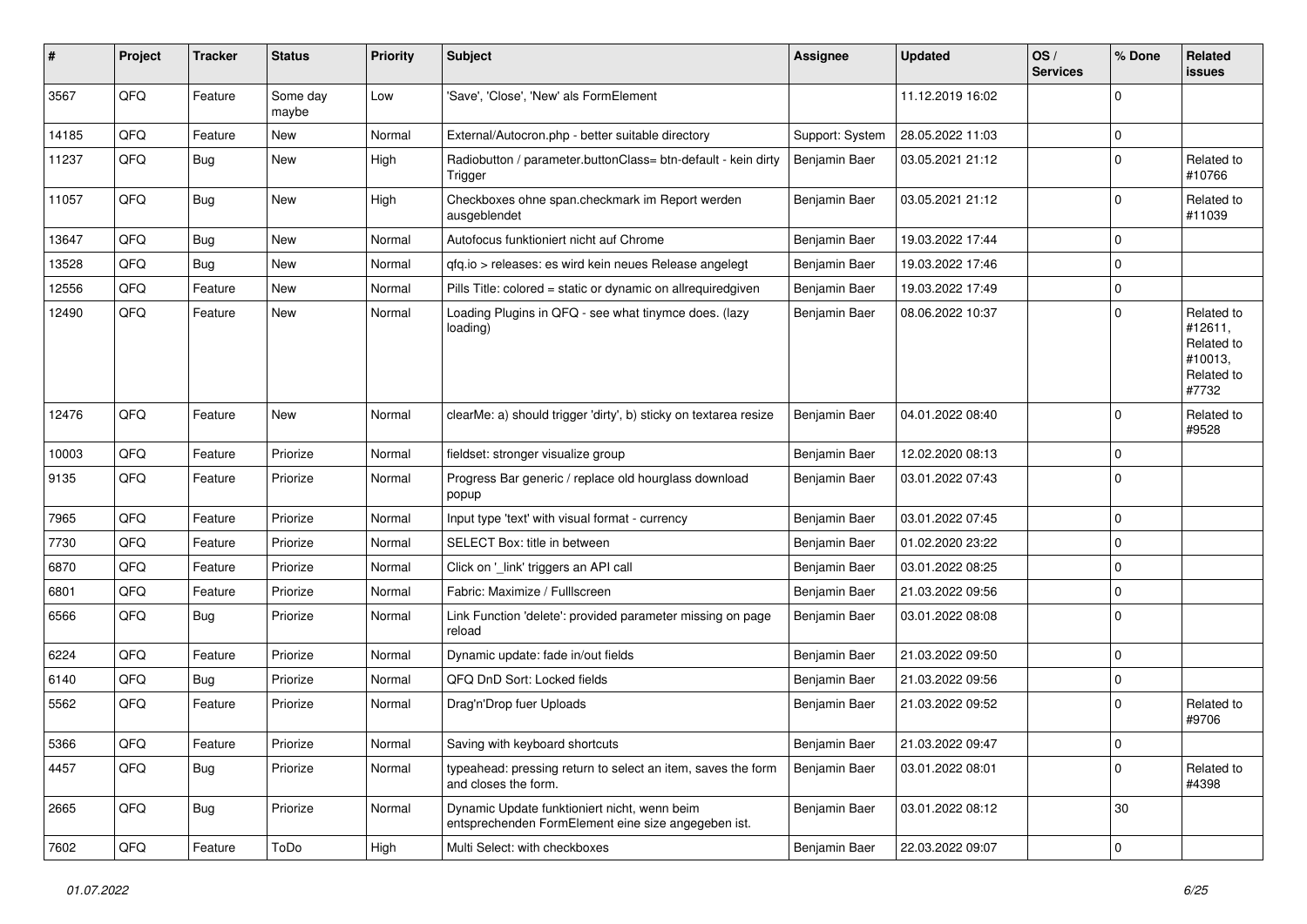| #     | Project | <b>Tracker</b> | <b>Status</b>     | <b>Priority</b> | <b>Subject</b>                                                                                                                                           | Assignee            | <b>Updated</b>   | OS/<br><b>Services</b> | % Done      | Related<br>issues                                                      |
|-------|---------|----------------|-------------------|-----------------|----------------------------------------------------------------------------------------------------------------------------------------------------------|---------------------|------------------|------------------------|-------------|------------------------------------------------------------------------|
| 9548  | QFQ     | Feature        | Feedback          | High            | FormElement: Pattern mismatch - optional report only on<br>focus lost                                                                                    | Benjamin Baer       | 03.05.2021 21:14 |                        | $\Omega$    |                                                                        |
| 9898  | QFQ     | <b>Bug</b>     | Feedback          | Normal          | Formular trotz Timeout gespeichert                                                                                                                       | Benjamin Baer       | 01.02.2020 15:56 |                        | $\Omega$    |                                                                        |
| 9535  | QFQ     | <b>Bug</b>     | Feedback          | Normal          | Report:  AS '_vertical' - column to wide - vertical >> rot45,<br>rot <sub>90</sub>                                                                       | Benjamin Baer       | 01.02.2020 15:56 |                        | $\Omega$    |                                                                        |
| 9130  | QFQ     | Feature        | Some day<br>maybe | Normal          | tablesorter: Automatic Row numbering / Zeilenummer                                                                                                       | Benjamin Baer       | 01.02.2020 23:22 |                        | $\Omega$    |                                                                        |
| 8522  | QFQ     | Feature        | Some day<br>maybe | Normal          | build QFQ - npm warnings                                                                                                                                 | Benjamin Baer       | 01.02.2020 23:19 |                        | 50          |                                                                        |
| 7732  | QFQ     | Feature        | Some day<br>maybe | Normal          | Javascript: Lazy Loading der add on libs                                                                                                                 | Benjamin Baer       | 08.06.2022 10:38 |                        | 0           | Related to<br>#12611,<br>Related to<br>#12490.<br>Related to<br>#10013 |
| 6972  | QFQ     | Feature        | Some day<br>maybe | Normal          | Fabric Clipboard / cross browser tab                                                                                                                     | Benjamin Baer       | 01.02.2020 23:21 |                        | 0           |                                                                        |
| 6970  | QFQ     | Feature        | Some day<br>maybe | Normal          | tablesorter: default fuer 'sortReset' aendern von 'Ctrl' zu 'Alt'                                                                                        | Benjamin Baer       | 01.02.2020 23:21 |                        | $\Omega$    |                                                                        |
| 5389  | QFQ     | Feature        | Some day<br>maybe | Normal          | QFQ Design: Multline label / note                                                                                                                        | Benjamin Baer       | 01.02.2020 23:19 |                        | $\Omega$    |                                                                        |
| 5024  | QFQ     | Feature        | Some day<br>maybe | Normal          | Fabric: Generate PDF with edits                                                                                                                          | Benjamin Baer       | 01.02.2020 23:20 |                        | $\Omega$    | Related to<br>#10704                                                   |
| 4454  | QFQ     | <b>Bug</b>     | Some day<br>maybe | Normal          | Required Elements: multiple elements in a row - whole row<br>marked if only one input is empty.                                                          | Benjamin Baer       | 01.02.2020 23:20 |                        | $\Omega$    |                                                                        |
| 4420  | QFQ     | Feature        | Some day<br>maybe | Normal          | Client: Local Storage - store the changes of a form, local in<br>the browser.                                                                            | Benjamin Baer       | 11.12.2019 16:02 |                        | $\Omega$    |                                                                        |
| 4398  | QFQ     | <b>Bug</b>     | Some day<br>maybe | Normal          | Typeahead: mouse click in a prefilled input opens a single<br>item dropdown with the current value - click on it seems to<br>set the value, not the key. | Benjamin Baer       | 01.02.2020 23:20 |                        | $\Omega$    | Related to<br>#4457                                                    |
| 3692  | QFQ     | Feature        | Some day<br>maybe | Normal          | QFQ Webseite                                                                                                                                             | Benjamin Baer       | 11.12.2019 16:02 |                        | $\Omega$    | Related to<br>#5033                                                    |
| 3415  | QFQ     | Feature        | Some day<br>maybe | Normal          | FE Login Box Templatefile                                                                                                                                | Benjamin Baer       | 11.12.2019 16:02 |                        | 0           |                                                                        |
| 2063  | QFQ     | Bug            | Some day<br>maybe | Normal          | Pills auf 'inaktiv' setzen falls keine Element auf dem Pill<br>sichtbar sind.                                                                            | Benjamin Baer       | 11.12.2019 16:03 |                        | $\mathbf 0$ | Related to<br>#3752                                                    |
| 12545 | QFQ     | Bug            | New               | Urgent          | sgl.log not created / updated                                                                                                                            | <b>Carsten Rose</b> | 14.12.2021 16:02 |                        | $\mathbf 0$ |                                                                        |
| 12468 | QFQ     | Bug            | New               | Urgent          | Form: update Form.title after save                                                                                                                       | Carsten Rose        | 03.05.2021 21:12 |                        | $\mathbf 0$ |                                                                        |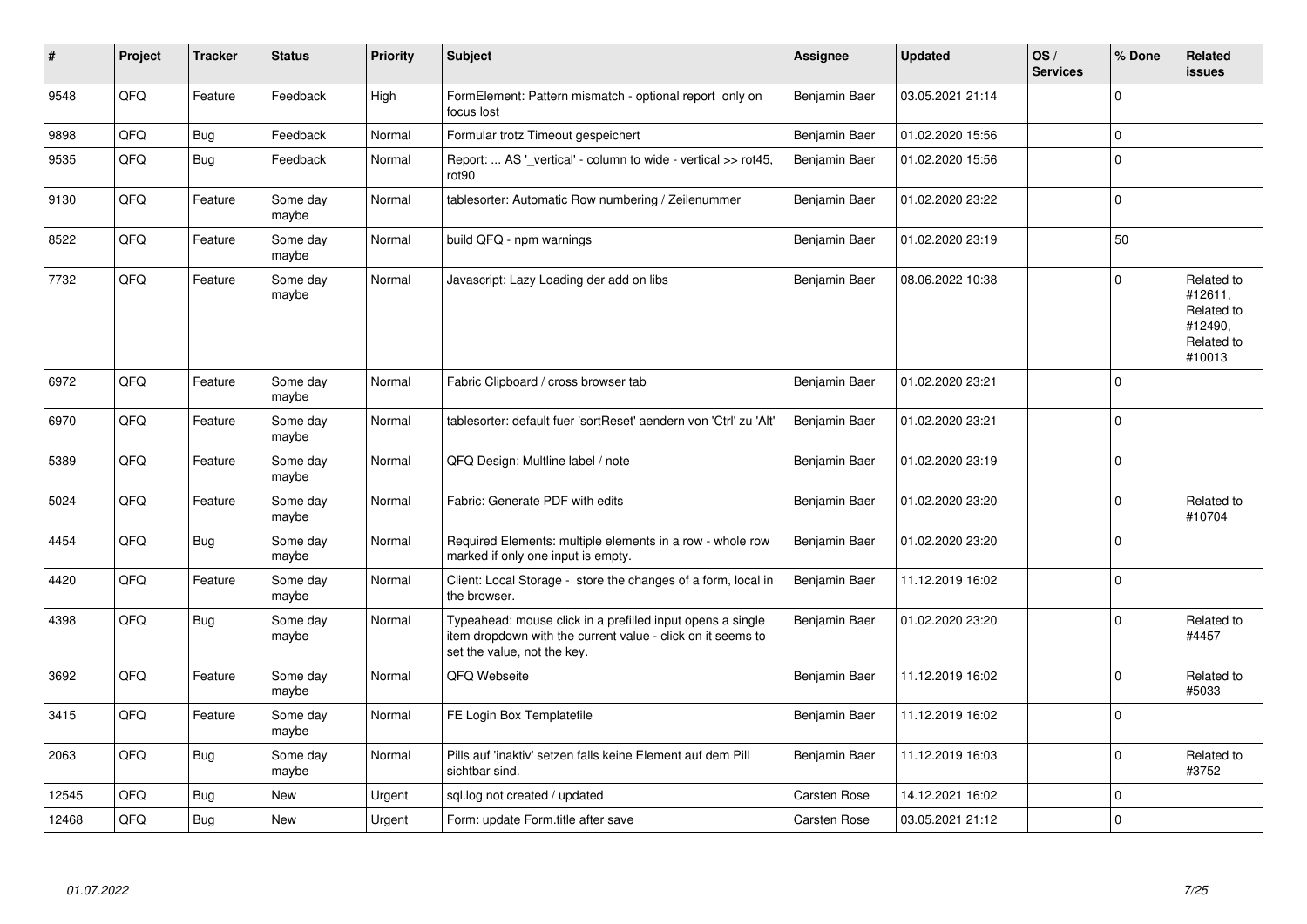| #     | Project | <b>Tracker</b> | <b>Status</b> | <b>Priority</b> | <b>Subject</b>                                                                                                                        | <b>Assignee</b>     | <b>Updated</b>   | OS/<br><b>Services</b> | % Done       | Related<br><b>issues</b>                                               |
|-------|---------|----------------|---------------|-----------------|---------------------------------------------------------------------------------------------------------------------------------------|---------------------|------------------|------------------------|--------------|------------------------------------------------------------------------|
| 14187 | QFQ     | Feature        | New           | High            | qfq.log: show current URL                                                                                                             | Carsten Rose        | 28.05.2022 11:02 |                        | $\Omega$     | Related to<br>#13933.<br>Related to<br>#12532,<br>Related to<br>#11893 |
| 12974 | QFQ     | Bug            | <b>New</b>    | High            | Sanitize Queries in Action-Elements                                                                                                   | Carsten Rose        | 07.12.2021 17:19 |                        | $\mathbf 0$  |                                                                        |
| 12702 | QFQ     | Bug            | <b>New</b>    | High            | templateGroup: broken in multiDb Setup                                                                                                | <b>Carsten Rose</b> | 14.12.2021 16:02 |                        | $\Omega$     |                                                                        |
| 12670 | QFQ     | <b>Bug</b>     | New           | High            | Dropdown-Menu classes können nicht mehr angegeben<br>werden                                                                           | <b>Carsten Rose</b> | 07.12.2021 17:19 |                        | $\mathbf 0$  |                                                                        |
| 12544 | QFQ     | Feature        | New           | High            | a) ' AS _link' new also as ' AS _format', b) sortierung via<br>'display: none;', c) '_format' benoeitgt nicht zwingend<br>u/U/p/m/z/d | Carsten Rose        | 14.12.2021 16:03 |                        | $\mathbf 0$  |                                                                        |
| 12532 | QFQ     | Feature        | <b>New</b>    | High            | SIP-Parameter bei Seitenaufruf in Browser-Console<br>anzeigen                                                                         | <b>Carsten Rose</b> | 07.12.2021 17:19 |                        | $\Omega$     | Related to<br>#11893,<br>Related to<br>#14187                          |
| 12513 | QFQ     | Bug            | <b>New</b>    | High            | Implement server side check of maxlength                                                                                              | <b>Carsten Rose</b> | 07.12.2021 17:19 |                        | $\mathbf 0$  |                                                                        |
| 12186 | QFQ     | Feature        | <b>New</b>    | High            | TinyMCE Config für Objekte                                                                                                            | <b>Carsten Rose</b> | 07.12.2021 17:19 |                        | $\mathbf 0$  | <b>Blocks</b><br>#12632                                                |
| 11893 | QFQ     | Feature        | <b>New</b>    | High            | Broken SIP: a) only report one time, b) only report in main<br>column                                                                 | <b>Carsten Rose</b> | 12.05.2021 12:13 |                        | $\Omega$     | Related to<br>#12532,<br>Related to<br>#14187                          |
| 10640 | QFQ     | Bug            | New           | High            | TypeAhead Tag: FE editierbar trotz readOnly                                                                                           | Carsten Rose        | 03.05.2021 21:12 |                        | $\Omega$     | Related to<br>#7795                                                    |
| 10508 | QFQ     | <b>Bug</b>     | <b>New</b>    | High            | Multi Form broken on Multi DB Instance                                                                                                | <b>Carsten Rose</b> | 03.05.2021 21:12 |                        | $\Omega$     |                                                                        |
| 10506 | QFQ     | Bug            | <b>New</b>    | High            | Template Group broken on MultiDB instance                                                                                             | <b>Carsten Rose</b> | 03.05.2021 21:12 |                        | $\mathbf{0}$ | Related to<br>#10505                                                   |
| 10081 | QFQ     | Bug            | <b>New</b>    | High            | Stale record lock after 'forbidden' character                                                                                         | <b>Carsten Rose</b> | 03.05.2021 21:12 |                        | $\Omega$     | Related to<br>#10082,<br>Related to<br>#9789                           |
| 9531  | QFQ     | Bug            | New           | High            | FE File: Dynamic Update / modeSgl / required detected even<br>it not set                                                              | <b>Carsten Rose</b> | 11.06.2021 20:32 |                        | $\Omega$     | Related to<br>#12398                                                   |
| 9347  | QFQ     | Bug            | <b>New</b>    | High            | FE.type=upload with dynamic show/hidden: required not<br>detected                                                                     | Carsten Rose        | 12.06.2021 10:40 |                        | $\Omega$     | Related to<br>#5305.<br>Related to<br>#12398                           |
| 8962  | QFQ     | Feature        | New           | High            | allow for form fields with identical names                                                                                            | <b>Carsten Rose</b> | 03.05.2021 21:14 |                        | $\Omega$     |                                                                        |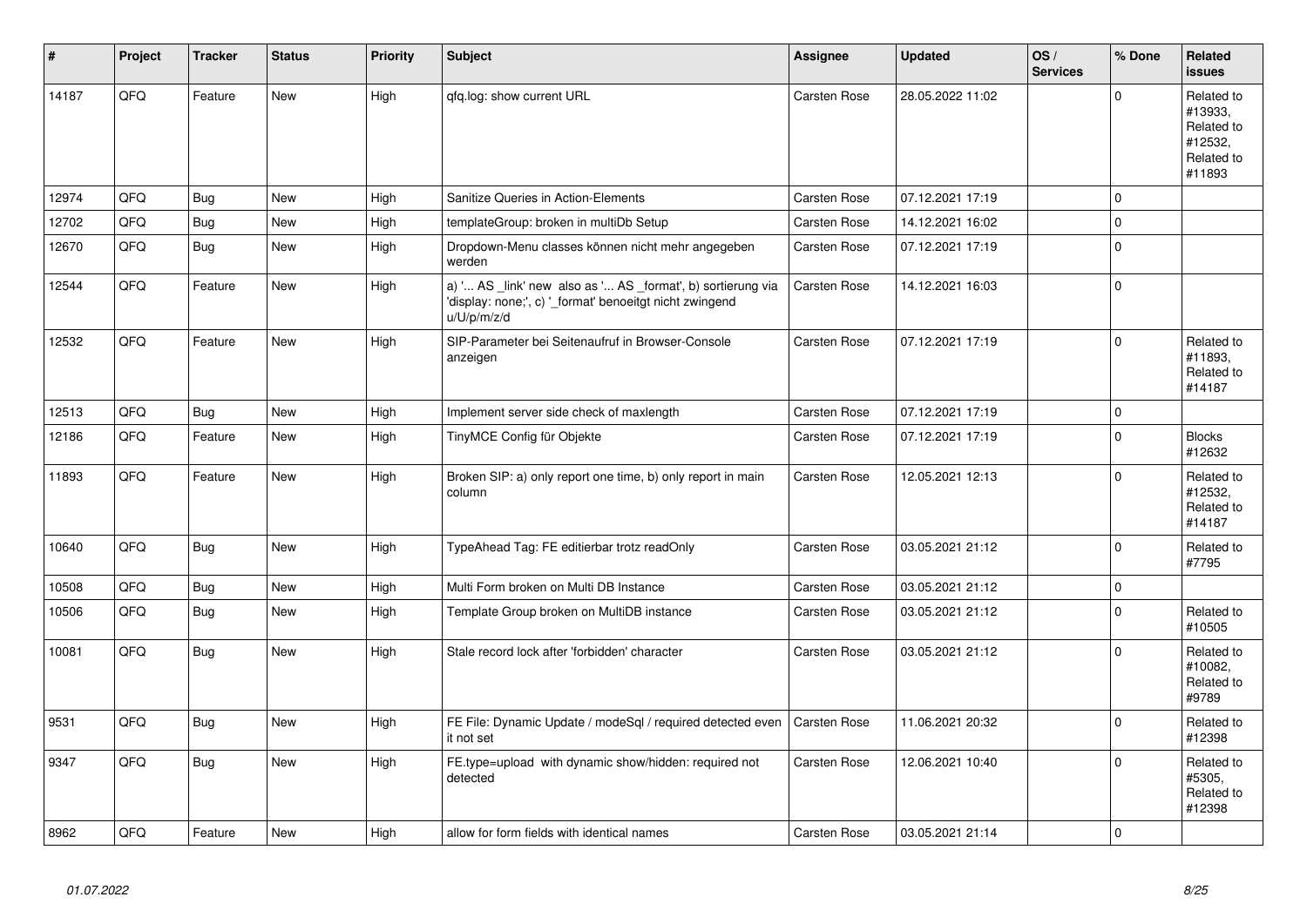| #     | Project | <b>Tracker</b> | <b>Status</b> | <b>Priority</b> | <b>Subject</b>                                                                           | Assignee            | <b>Updated</b>   | OS/<br><b>Services</b> | % Done      | <b>Related</b><br><b>issues</b>             |
|-------|---------|----------------|---------------|-----------------|------------------------------------------------------------------------------------------|---------------------|------------------|------------------------|-------------|---------------------------------------------|
| 8668  | QFQ     | <b>Bug</b>     | <b>New</b>    | High            | Pill disabled: dyamic mode 'hidden' not respected - FE is still<br>required              | <b>Carsten Rose</b> | 03.05.2021 21:14 |                        | $\Omega$    |                                             |
| 8431  | QFQ     | <b>Bug</b>     | New           | High            | autocron.php with wrong path                                                             | <b>Carsten Rose</b> | 03.05.2021 21:14 |                        | $\Omega$    |                                             |
| 8083  | QFQ     | <b>Bug</b>     | New           | High            | FormEditor: primary table list does not respect<br>'indexDb={{indexData:Y}}'             | Carsten Rose        | 03.05.2021 21:14 |                        | $\Omega$    | Has<br>duplicate<br>#6678                   |
| 7899  | QFQ     | Bug            | <b>New</b>    | High            | Fe.type=password / retype / required: always complain about<br>missing value             | <b>Carsten Rose</b> | 03.05.2021 21:14 |                        | $\Omega$    |                                             |
| 7850  | QFQ     | Feature        | New           | High            | Upload records: non 'pathFileName' column                                                | Carsten Rose        | 03.05.2021 21:14 |                        | $\mathbf 0$ |                                             |
| 7650  | QFQ     | <b>Bug</b>     | New           | High            | Optional do not show 'required' sign on FormElement                                      | <b>Carsten Rose</b> | 03.05.2021 21:14 |                        | $\mathbf 0$ |                                             |
| 5715  | QFQ     | Feature        | New           | High            | PDF Caching                                                                              | <b>Carsten Rose</b> | 03.05.2021 21:14 |                        | $\Omega$    | Related to<br>#5851,<br>Related to<br>#6357 |
| 5459  | QFQ     | Bug            | <b>New</b>    | High            | Multi DB: spread system tables between 'QFQ' and 'Data'-DB                               | <b>Carsten Rose</b> | 03.05.2021 21:14 |                        | 0           | Related to<br>#4720                         |
| 5221  | QFQ     | <b>Bug</b>     | New           | High            | Download Dialog: Bleibt stehen in FF wenn Datei<br>automatisch gespeichert wird.         | Carsten Rose        | 03.05.2021 21:14 |                        | $\Omega$    |                                             |
| 3727  | QFQ     | Feature        | <b>New</b>    | High            | Security: Session Hijacking erschweren                                                   | <b>Carsten Rose</b> | 03.05.2021 21:14 |                        | $\Omega$    |                                             |
| 14305 | QFQ     | <b>Bug</b>     | <b>New</b>    | Normal          | Inline Report editing does not create history entries                                    | Carsten Rose        | 10.06.2022 11:55 |                        | $\Omega$    |                                             |
| 14304 | QFQ     | <b>Bug</b>     | <b>New</b>    | Normal          | table sorter view safer does not work                                                    | Carsten Rose        | 10.06.2022 11:49 |                        | $\Omega$    |                                             |
| 14233 | QFQ     | <b>Bug</b>     | <b>New</b>    | Normal          | AS _link: question - HTML is not rendered                                                | Carsten Rose        | 28.05.2022 11:02 |                        | $\Omega$    |                                             |
| 14091 | QFQ     | <b>Bug</b>     | <b>New</b>    | Normal          | inconsistent template path for twig                                                      | <b>Carsten Rose</b> | 19.04.2022 18:36 |                        | $\Omega$    |                                             |
| 14090 | QFQ     | Feature        | New           | Normal          | Nützliche _script funktionen                                                             | <b>Carsten Rose</b> | 28.05.2022 11:03 |                        | $\Omega$    |                                             |
| 14077 | QFQ     | Bug            | <b>New</b>    | Normal          | As link: Attribute 'class' missing by r:1 and r:3 - but should<br>set                    | <b>Carsten Rose</b> | 28.05.2022 11:02 |                        | $\Omega$    | Related to<br>#5342,<br>Related to<br>#4343 |
| 13843 | QFQ     | Feature        | <b>New</b>    | Normal          | Create JWT via QFQ                                                                       | <b>Carsten Rose</b> | 19.03.2022 17:42 |                        | $\Omega$    |                                             |
| 13841 | QFQ     | Feature        | New           | Normal          | Create PDF via iText - evaluate                                                          | Carsten Rose        | 19.03.2022 17:42 |                        | $\Omega$    |                                             |
| 13706 | QFQ     | <b>Bug</b>     | <b>New</b>    | Normal          | Wrong CheckType in FieldElement LastStatus of Form Cron                                  | <b>Carsten Rose</b> | 21.01.2022 18:20 |                        | $\Omega$    |                                             |
| 13700 | QFQ     | Feature        | <b>New</b>    | Normal          | Redesign qfq.io Seite                                                                    | <b>Carsten Rose</b> | 19.03.2022 17:43 |                        | $\Omega$    |                                             |
| 13659 | QFQ     | <b>Bug</b>     | <b>New</b>    | Normal          | wrong sanitize class applied to R-store                                                  | Carsten Rose        | 15.01.2022 14:23 |                        | $\Omega$    |                                             |
| 13592 | QFQ     | <b>Bug</b>     | New           | Normal          | QFQ Build Queue: das vergeben von Tags klappt nicht. Es<br>werden keine Releases gebaut. | <b>Carsten Rose</b> | 19.03.2022 17:45 |                        | $\Omega$    |                                             |
| 13467 | QFQ     | Feature        | New           | Normal          | ChangeLog Generator                                                                      | Carsten Rose        | 19.03.2022 17:46 |                        | $\Omega$    | Related to<br>#11460                        |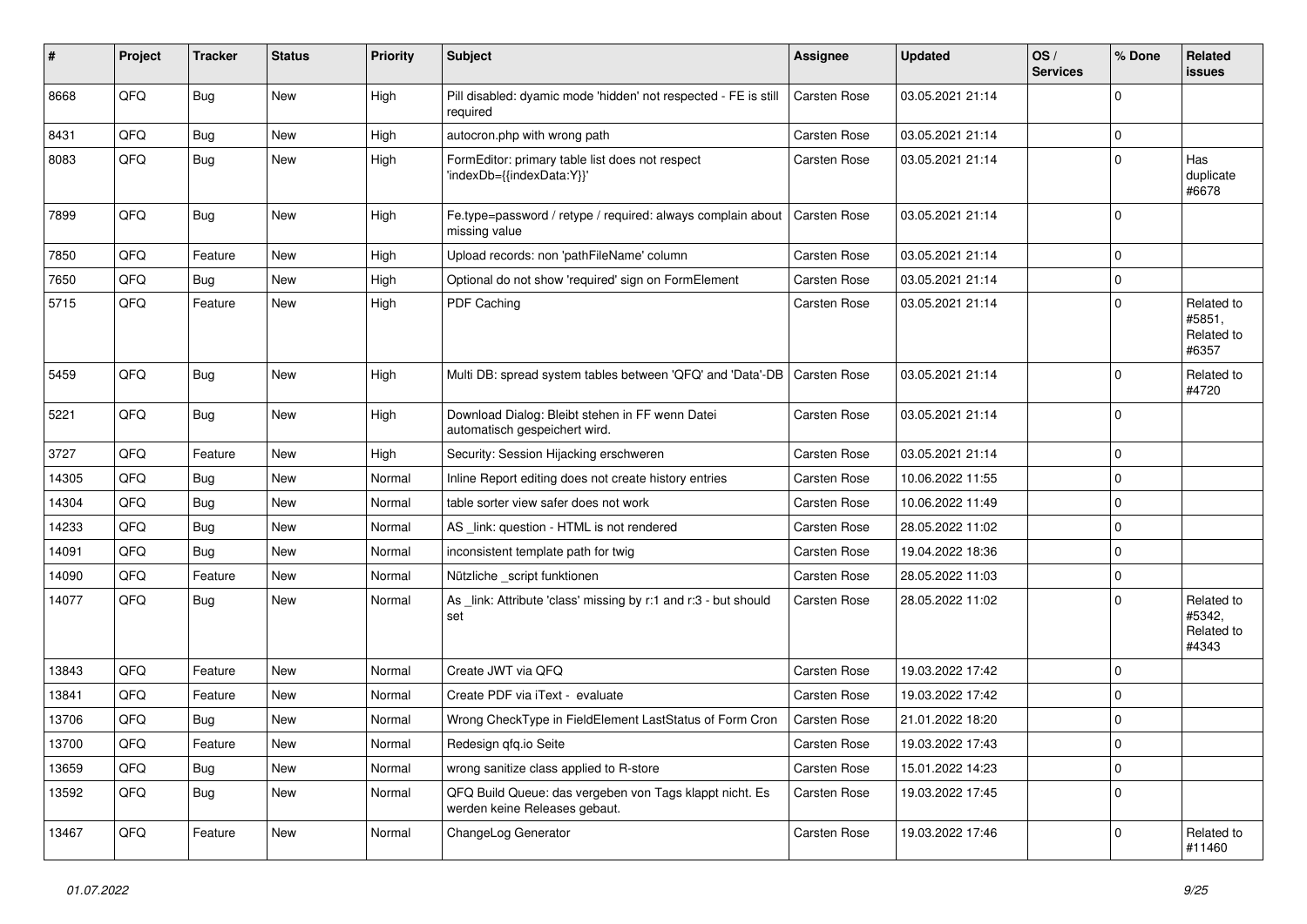| #     | Project | <b>Tracker</b> | <b>Status</b> | <b>Priority</b> | <b>Subject</b>                                                                                                                                      | Assignee            | <b>Updated</b>   | OS/<br><b>Services</b> | % Done      | Related<br><b>issues</b>                      |
|-------|---------|----------------|---------------|-----------------|-----------------------------------------------------------------------------------------------------------------------------------------------------|---------------------|------------------|------------------------|-------------|-----------------------------------------------|
| 13460 | QFQ     | <b>Bug</b>     | <b>New</b>    | Normal          | Doc: Password set/reset  password should not processed<br>with 'html encode'                                                                        | Carsten Rose        | 19.03.2022 17:46 |                        | 0           |                                               |
| 13451 | QFQ     | Bug            | New           | Normal          | Character Counter / Max Character: Problem in Safari                                                                                                | Carsten Rose        | 15.04.2022 17:18 |                        | $\mathbf 0$ |                                               |
| 13354 | QFQ     | Feature        | <b>New</b>    | Normal          | Using Websocket in QFQ                                                                                                                              | Carsten Rose        | 10.11.2021 15:47 |                        | $\mathbf 0$ |                                               |
| 13332 | QFQ     | <b>Bug</b>     | <b>New</b>    | Normal          | Multi Form: Required Felder werden visuell nicht markiert.                                                                                          | <b>Carsten Rose</b> | 19.03.2022 17:47 |                        | $\mathbf 0$ |                                               |
| 13331 | QFQ     | <b>Bug</b>     | <b>New</b>    | Normal          | Multi Form: Clear Icon misplaced                                                                                                                    | Carsten Rose        | 19.03.2022 17:47 |                        | $\mathbf 0$ |                                               |
| 12716 | QFQ     | Bug            | <b>New</b>    | Normal          | template group: Pattern only applied to first instance                                                                                              | Carsten Rose        | 19.03.2022 17:47 |                        | $\mathbf 0$ |                                               |
| 12714 | QFQ     | <b>Bug</b>     | <b>New</b>    | Normal          | Conversion of GIF to PDF broken when GIF contains Alpha.                                                                                            | Carsten Rose        | 19.03.2022 17:49 |                        | $\mathbf 0$ |                                               |
| 12679 | QFQ     | Feature        | <b>New</b>    | Normal          | tablesorter: custom column width                                                                                                                    | Carsten Rose        | 16.06.2021 11:10 |                        | $\mathbf 0$ |                                               |
| 12664 | QFQ     | Feature        | <b>New</b>    | Normal          | TinyMCE: report/remove malicous HTML/JS Code                                                                                                        | Carsten Rose        | 19.03.2022 17:47 |                        | $\mathbf 0$ | Related to<br>#14320                          |
| 12632 | QFQ     | Feature        | <b>New</b>    | Normal          | TinyMCE: Prepare CSS classes for images                                                                                                             | Carsten Rose        | 04.06.2021 14:35 |                        | 100         | Blocked by<br>#12186                          |
| 12603 | QFQ     | Feature        | <b>New</b>    | Normal          | Dropdown (Select), Radio, checkbox:<br>itemListAlways={{!SELECT key, value}}                                                                        | <b>Carsten Rose</b> | 19.03.2022 17:47 |                        | $\mathbf 0$ |                                               |
| 12581 | QFQ     | Bug            | <b>New</b>    | Normal          | Form.forward=close: Record 'new' in new browser tab > save<br>(& close) >> Form is not reloaded with new created record id<br>and stays in mode=new | <b>Carsten Rose</b> | 19.03.2022 17:48 |                        | $\mathbf 0$ |                                               |
| 12520 | QFQ     | Bug            | <b>New</b>    | Normal          | Switch FE User: still active even FE User session expired                                                                                           | Carsten Rose        | 19.03.2022 17:48 |                        | $\mathbf 0$ |                                               |
| 12512 | QFQ     | Bug            | <b>New</b>    | Normal          | Some MySQL Installation can't use 'stored procedures'                                                                                               | Carsten Rose        | 19.03.2022 17:48 |                        | $\mathbf 0$ |                                               |
| 12480 | QFQ     | Feature        | <b>New</b>    | Normal          | If QFQ upgrade is running, block further request                                                                                                    | <b>Carsten Rose</b> | 03.05.2021 20:45 |                        | $\mathbf 0$ |                                               |
| 12477 | QFQ     | Feature        | New           | Normal          | Support for refactoring: Form, FormElement, diverse<br>Tabellen/Spalten, tt-content Records                                                         | Carsten Rose        | 03.05.2021 20:45 |                        | $\mathbf 0$ |                                               |
| 12474 | QFQ     | Feature        | <b>New</b>    | Normal          | Check BaseConfigURL if it is given and the the last char is '/'                                                                                     | <b>Carsten Rose</b> | 03.05.2021 20:45 |                        | $\mathbf 0$ |                                               |
| 12465 | QFQ     | Feature        | New           | Normal          | QFQ Function: use in FE to fill StoreRecord                                                                                                         | Carsten Rose        | 05.05.2021 21:58 |                        | $\mathbf 0$ |                                               |
| 12413 | QFQ     | Feature        | New           | Normal          | STORE_TYPO3: enhance for {{be_users.email:T}},<br>{{fe users.email:T}}                                                                              | Carsten Rose        | 03.05.2021 20:45 |                        | $\Omega$    | Related to<br>#12412,<br>Related to<br>#10012 |
| 12412 | QFQ     | Feature        | New           | Normal          | Action/Escape qualifier 'e' (empty), '0': if given, an empty<br>string (or '0') will be treated as 'not found'                                      | Carsten Rose        | 08.05.2021 09:40 |                        | $\mathbf 0$ | Related to<br>#12413,<br>Related to<br>#10012 |
| 12400 | QFQ     | Feature        | New           | Normal          | Tutorial ist in QFQ Doku, Wird in der Suche gefunden, es gibt<br>aber kein Menupunkt - Inhalt ueberpruefen                                          | Carsten Rose        | 03.05.2021 20:45 |                        | $\mathbf 0$ |                                               |
| 12330 | QFQ     | Feature        | New           | Normal          | Copy to input field / text area / TinyMCE                                                                                                           | Carsten Rose        | 07.04.2021 09:01 |                        | $\mathbf 0$ |                                               |
| 12327 | QFQ     | Bug            | New           | Normal          | Copy to clipboard: Glyphicon can not be changed                                                                                                     | Carsten Rose        | 27.12.2021 17:59 |                        | $\mathbf 0$ |                                               |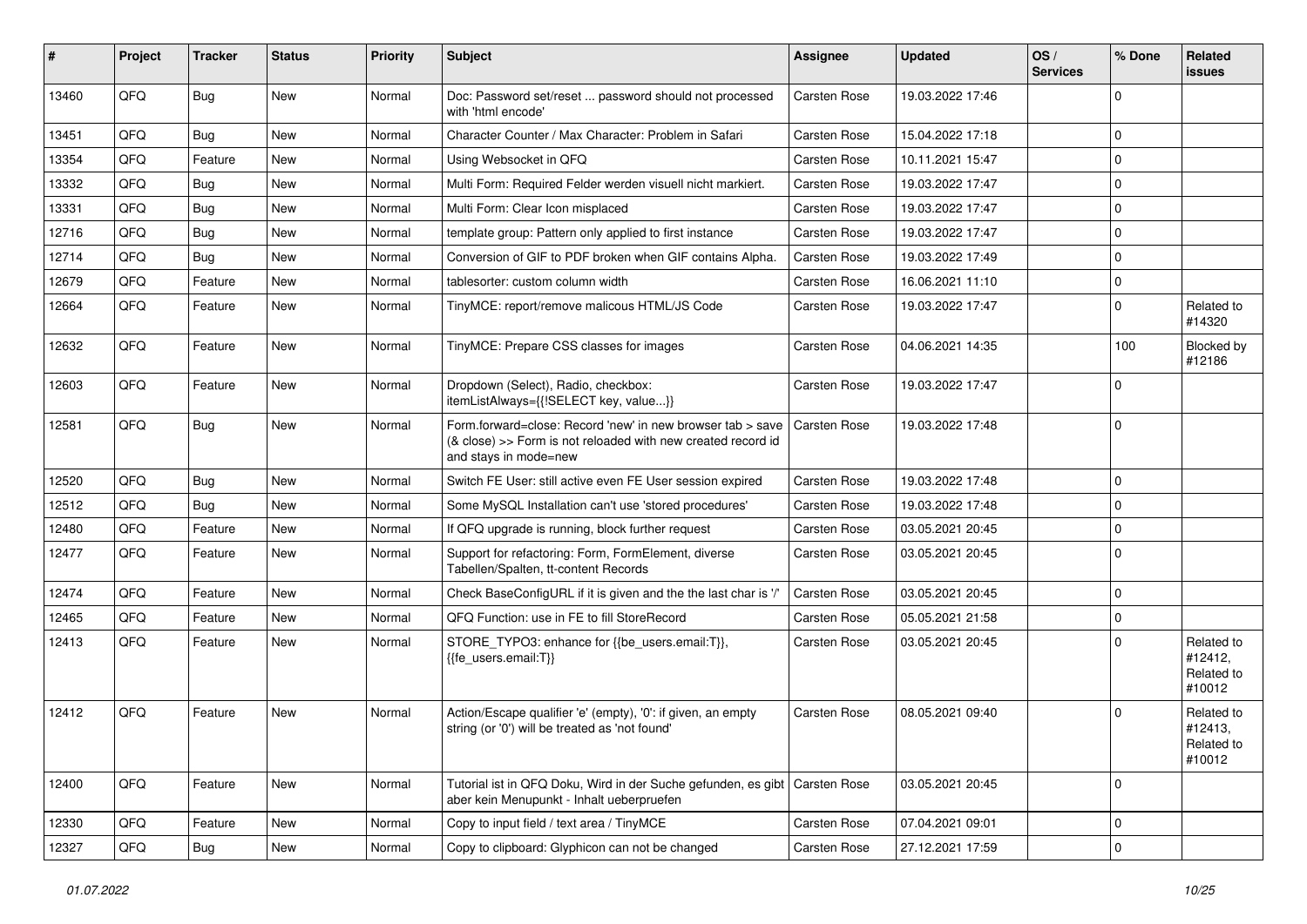| #     | Project | <b>Tracker</b> | <b>Status</b> | <b>Priority</b> | <b>Subject</b>                                                                                       | Assignee                                               | <b>Updated</b>      | OS/<br><b>Services</b> | % Done       | <b>Related</b><br>issues                     |                      |
|-------|---------|----------------|---------------|-----------------|------------------------------------------------------------------------------------------------------|--------------------------------------------------------|---------------------|------------------------|--------------|----------------------------------------------|----------------------|
| 12269 | QFQ     | Feature        | <b>New</b>    | Normal          | 2FA - Login                                                                                          | <b>Carsten Rose</b>                                    | 03.05.2021 20:45    |                        | $\Omega$     |                                              |                      |
| 12187 | QFQ     | <b>Bug</b>     | <b>New</b>    | Normal          | Trigger FormAsFile() via Report: probably problem with multi<br>DB setup                             | Carsten Rose                                           | 20.03.2021 21:20    |                        | 0            |                                              |                      |
| 12163 | QFQ     | Feature        | <b>New</b>    | Normal          | Checkbox: table wrap                                                                                 | Carsten Rose                                           | 03.05.2021 20:51    |                        | $\Omega$     |                                              |                      |
| 12162 | QFQ     | Feature        | <b>New</b>    | Normal          | FE.type=sendmail: personalized mailing (several mails) via<br>template                               | <b>Carsten Rose</b>                                    | 03.05.2021 20:45    |                        | $\Omega$     |                                              |                      |
| 12146 | QFQ     | Feature        | New           | Normal          | Autocron Job: Anzeigen wann der naechste Job ausgefuehrt<br>wird, resp das er nicht ausgefuehrt wird | <b>Carsten Rose</b>                                    | 15.03.2021 15:23    |                        | $\Omega$     |                                              |                      |
| 12133 | QFQ     | <b>Bug</b>     | <b>New</b>    | Normal          | NPM, phpSpreadSheet aktualisieren                                                                    | Carsten Rose                                           | 15.03.2021 09:04    |                        | $\Omega$     |                                              |                      |
| 12119 | QFQ     | Feature        | New           | Normal          | AS paged: error message missing if there ist no 'r' argument.                                        | Carsten Rose                                           | 03.05.2021 20:51    |                        | $\Omega$     |                                              |                      |
| 12109 | QFQ     | Feature        | New           | Normal          | Donwload Link: Plain, SIP, Persistent Link, Peristent SIP -<br>new notation                          | <b>Carsten Rose</b>                                    | 03.05.2021 20:45    |                        | $\Omega$     | Related to<br>#12085                         |                      |
| 12045 | QFQ     | <b>Bug</b>     | <b>New</b>    | Normal          | templateGroup afterSave FE: Aufruf ohne<br>sglHonorFormElements funktioniert nicht                   | Carsten Rose                                           | 18.02.2021 16:33    |                        | $\Omega$     |                                              |                      |
| 12040 | QFQ     | Bug            | <b>New</b>    | Normal          | FE Mode 'hidden' für zwei FEs auf einer Zeile                                                        | <b>Carsten Rose</b>                                    | 18.02.2021 10:13    |                        | $\mathbf 0$  |                                              |                      |
| 12024 | QFQ     | Feature        | New           | Normal          | Excel Export: text columns by default decode<br>htmlspeciachar()                                     | <b>Carsten Rose</b>                                    | 17.02.2021 23:55    |                        | $\Omega$     | Related to<br>#12022                         |                      |
| 12023 | QFQ     | Feature        | New           | Normal          | MySQL Stored Precdure: QDECODESPECIALCHAR()                                                          | <b>Carsten Rose</b>                                    | 16.02.2021 11:16    |                        | 0            | Related to<br>#12022                         |                      |
| 11955 | QFQ     | Feature        | New           | Normal          | subrecord: new title option to set <th> attributes - e.g. to<br/>customize tablesorter options.</th> | attributes - e.g. to<br>customize tablesorter options. | <b>Carsten Rose</b> | 03.05.2021 20:47       |              | $\Omega$                                     | Related to<br>#11775 |
| 11775 | QFQ     | Feature        | <b>New</b>    | Normal          | Subrecord Tooltip pro Feld                                                                           | <b>Carsten Rose</b>                                    | 18.12.2020 15:22    |                        | $\Omega$     | Related to<br>#11955                         |                      |
| 11752 | QFQ     | <b>Bug</b>     | <b>New</b>    | Normal          | checkbox renders multiple input elements with same name                                              | Carsten Rose                                           | 17.12.2020 14:58    |                        | 0            | Related to<br>#11750                         |                      |
| 11747 | QFQ     | Feature        | New           | Normal          | Maintenance Page with Redirect                                                                       | <b>Carsten Rose</b>                                    | 03.05.2021 20:47    |                        | $\Omega$     | Related to<br>#11741                         |                      |
| 11702 | QFQ     | Feature        | New           | Normal          | HTML Special Char makes no sense for 'allbut' if '&' is<br>forbidden                                 | <b>Carsten Rose</b>                                    | 07.12.2021 16:35    |                        | <sup>0</sup> | Related to<br>#5112,<br>Related to<br>#14320 |                      |
| 11695 | QFQ     | Bug            | <b>New</b>    | Normal          | MultiForm required FE Error                                                                          | <b>Carsten Rose</b>                                    | 04.12.2020 13:34    |                        | $\Omega$     |                                              |                      |
| 11668 | QFQ     | Bug            | New           | Normal          | Play function.sql - problem with mysql                                                               | Carsten Rose                                           | 03.05.2021 20:48    |                        | $\Omega$     |                                              |                      |
| 11667 | QFQ     | <b>Bug</b>     | New           | Normal          | MySQL mariadb-server-10.3: Incorrect datetime value                                                  | Carsten Rose                                           | 03.05.2021 20:48    |                        | $\Omega$     |                                              |                      |
| 11523 | QFQ     | Feature        | New           | Normal          | Mit dynamic Update erkennen, ob Upload gemacht wurde                                                 | <b>Carsten Rose</b>                                    | 13.11.2020 15:07    |                        | $\Omega$     | Related to<br>#9533                          |                      |
| 11516 | QFQ     | Feature        | New           | Normal          | Multi Page Form (Previous/Next Buttons)                                                              | <b>Carsten Rose</b>                                    | 16.03.2021 17:52    |                        | $\Omega$     |                                              |                      |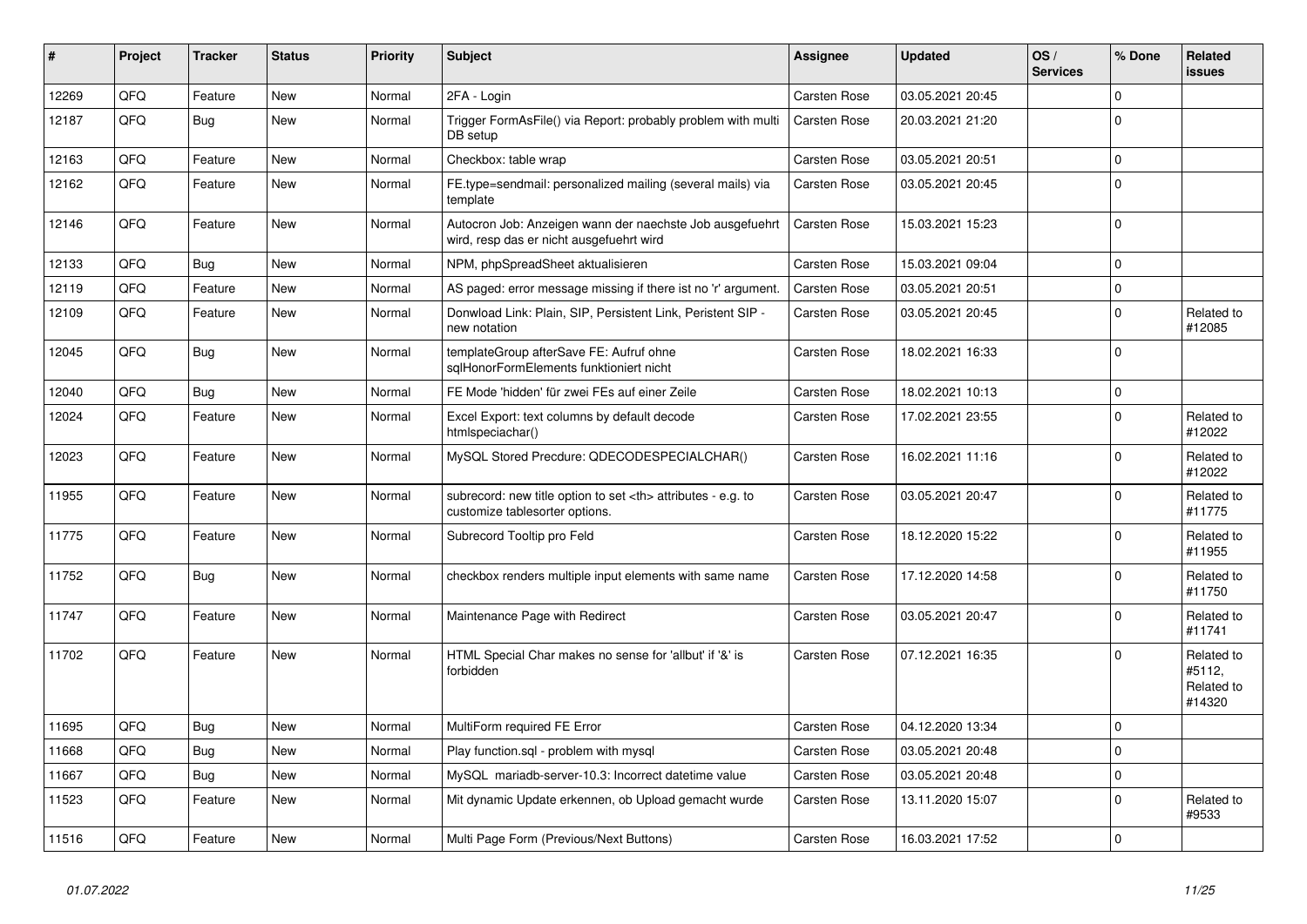| $\vert$ # | Project | <b>Tracker</b> | <b>Status</b> | <b>Priority</b> | <b>Subject</b>                                                                                                                        | <b>Assignee</b>     | <b>Updated</b>   | OS/<br><b>Services</b> | % Done              | Related<br>issues                                                    |
|-----------|---------|----------------|---------------|-----------------|---------------------------------------------------------------------------------------------------------------------------------------|---------------------|------------------|------------------------|---------------------|----------------------------------------------------------------------|
| 11504     | QFQ     | Feature        | <b>New</b>    | Normal          | Dynamic Update: Button text update for 'Save',' Close' &<br>'Delete'                                                                  | <b>Carsten Rose</b> | 12.11.2020 23:44 |                        | $\mathbf 0$         |                                                                      |
| 11460     | QFQ     | Feature        | New           | Normal          | Easier creation of changelog: gitchangelog                                                                                            | Carsten Rose        | 12.06.2021 10:20 |                        | $\mathbf 0$         | Related to<br>#13467                                                 |
| 11239     | QFQ     | Bug            | <b>New</b>    | Normal          | Radiobutton (plain): horizontales Rendern abhängig vom<br>Datentyp in der Datenbank                                                   | <b>Carsten Rose</b> | 30.09.2020 18:37 |                        | 0                   |                                                                      |
| 11080     | QFQ     | Feature        | <b>New</b>    | Normal          | Send MQTT messages                                                                                                                    | <b>Carsten Rose</b> | 29.08.2020 19:49 |                        | 0                   |                                                                      |
| 10996     | QFQ     | Feature        | New           | Normal          | Download video via sip: no seek                                                                                                       | <b>Carsten Rose</b> | 12.08.2020 14:18 |                        | $\mathbf 0$         |                                                                      |
| 10979     | QFQ     | Feature        | New           | Normal          | Ajax Calls an API - dataReport                                                                                                        | Carsten Rose        | 11.05.2022 12:15 |                        | 0                   |                                                                      |
| 10976     | QFQ     | Feature        | New           | Normal          | Excel Export Verbesserungen                                                                                                           | Carsten Rose        | 06.08.2020 10:56 |                        | $\mathbf 0$         |                                                                      |
| 10937     | QFQ     | <b>Bug</b>     | <b>New</b>    | Normal          | Fehler mit abhängigen Select- Feldern beim Positionieren                                                                              | Carsten Rose        | 12.11.2020 23:45 |                        | 0                   |                                                                      |
| 10819     | QFQ     | Feature        | <b>New</b>    | Normal          | Persistent SIP - second try                                                                                                           | <b>Carsten Rose</b> | 29.06.2020 23:02 |                        | $\mathbf 0$         | Related to<br>#6261                                                  |
| 10714     | QFQ     | Feature        | New           | Normal          | multi Table Form                                                                                                                      | <b>Carsten Rose</b> | 16.03.2021 18:44 |                        | 0                   |                                                                      |
| 10704     | QFQ     | <b>Bug</b>     | New           | Normal          | wkhtml problem rendering fullCalendar.js / fabric.js >><br>successor: puppeteer                                                       | <b>Carsten Rose</b> | 12.11.2020 23:45 |                        | $\mathbf{0}$        | Related to<br>#5024,<br>Related to<br>#4650,<br>Related to<br>#10715 |
| 10658     | QFQ     | <b>Bug</b>     | <b>New</b>    | Normal          | processReadOnly broken                                                                                                                | <b>Carsten Rose</b> | 27.05.2020 17:55 |                        | $\mathbf 0$         |                                                                      |
| 10593     | QFQ     | Feature        | New           | Normal          | label2: text behind input element                                                                                                     | <b>Carsten Rose</b> | 16.05.2020 10:57 |                        | 0                   |                                                                      |
| 10588     | QFQ     | Bug            | <b>New</b>    | Normal          | typeahed Tag: Doku anpassen                                                                                                           | <b>Carsten Rose</b> | 12.11.2020 23:45 |                        | 0                   |                                                                      |
| 10322     | QFQ     | <b>Bug</b>     | <b>New</b>    | Normal          | FormElement / Radio: missing column 'enum' >> FE not<br>reported                                                                      | <b>Carsten Rose</b> | 07.05.2020 09:37 |                        | $\mathbf 0$         |                                                                      |
| 10119     | QFQ     | Feature        | <b>New</b>    | Normal          | Dropdown (selectlist) & TypeAhead: format and catagorize list                                                                         | Carsten Rose        | 07.05.2020 09:36 |                        | $\mathbf{0}$        |                                                                      |
| 10115     | QFQ     | Feature        | New           | Normal          | TypeAhead: static list                                                                                                                | <b>Carsten Rose</b> | 26.02.2020 16:42 |                        | 100                 |                                                                      |
| 10082     | QFQ     | <b>Bug</b>     | <b>New</b>    | Normal          | FE.type=SELECT - 'sanatize' Class                                                                                                     | Carsten Rose        | 07.05.2020 09:36 |                        | $\mathbf{0}$        | Related to<br>#10081                                                 |
| 10080     | QFQ     | Feature        | New           | Normal          | Popup on 'save' / 'close': configure dialog (answer<br>yes/no/cancle/)                                                                | <b>Carsten Rose</b> | 28.03.2021 20:52 |                        | 0                   | Is duplicate<br>of #12262                                            |
| 10014     | QFQ     | Feature        | New           | Normal          | Manual.rst: describe behaviour and process order of<br>fillStoreVar, slaveId, sqlBefore,                                              | <b>Carsten Rose</b> | 01.02.2020 22:31 |                        | 0                   |                                                                      |
| 9983      | QFQ     | Feature        | New           | Normal          | Report Notation: new keyword 'range'                                                                                                  | Carsten Rose        | 01.02.2020 15:55 |                        | $\mathbf 0$         |                                                                      |
| 9927      | QFQ     | Feature        | New           | Normal          | QFQ Update: a) Update nur machen wenn BE User<br>eingeloggt ist., b) Bei Fehler genaue Meldung welcher<br>Updateschritt Probleme hat. | Carsten Rose        | 22.01.2020 12:59 |                        | 0                   |                                                                      |
| 9811      | QFG     | Feature        | New           | Normal          | Report: tag every n'th row                                                                                                            | Carsten Rose        | 01.02.2020 23:22 |                        | $\mathsf{O}\xspace$ |                                                                      |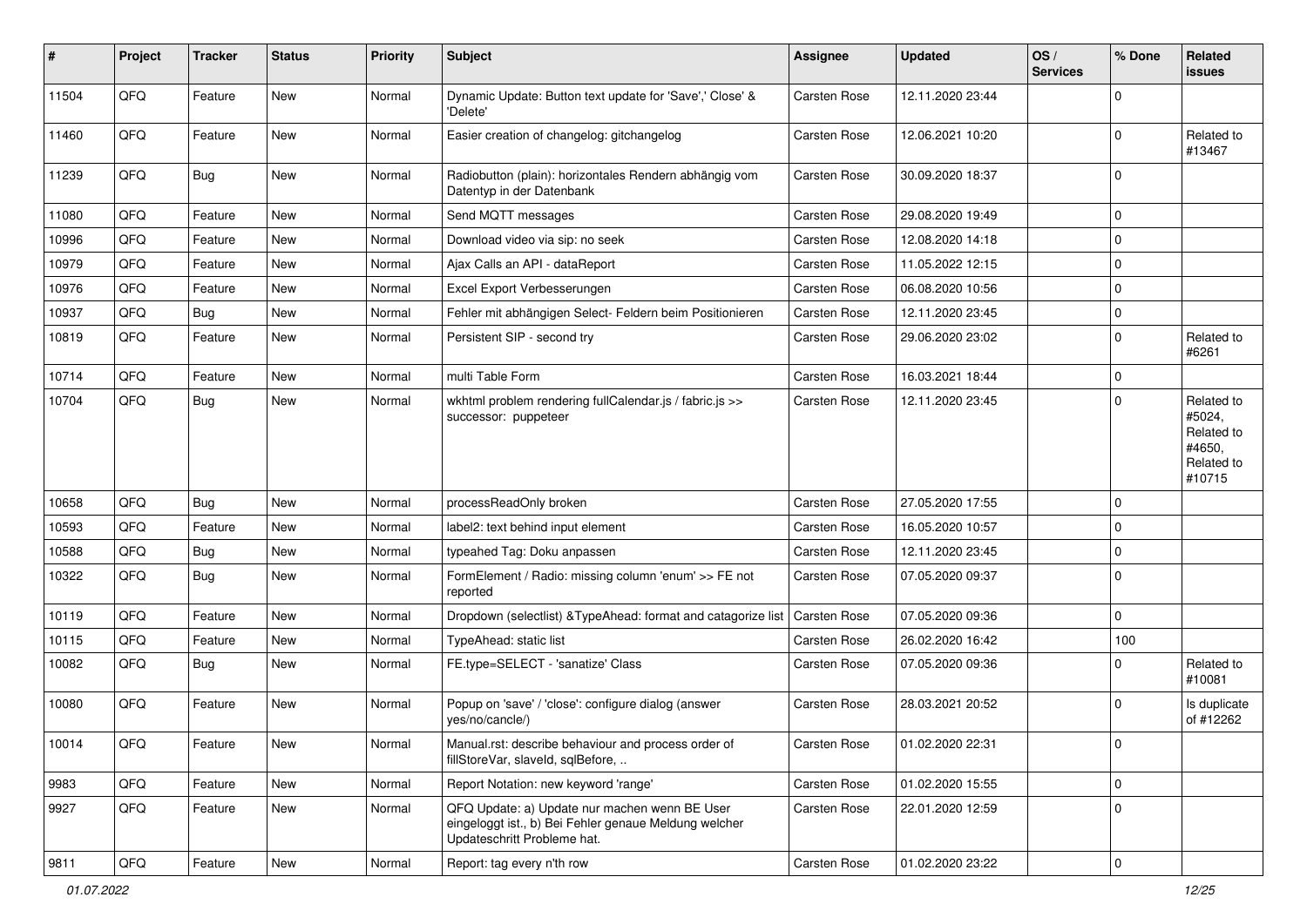| #    | Project | <b>Tracker</b> | <b>Status</b> | <b>Priority</b> | Subject                                                                        | <b>Assignee</b>     | <b>Updated</b>   | OS/<br><b>Services</b> | % Done         | Related<br><b>issues</b>                                             |
|------|---------|----------------|---------------|-----------------|--------------------------------------------------------------------------------|---------------------|------------------|------------------------|----------------|----------------------------------------------------------------------|
| 9783 | QFQ     | <b>Bug</b>     | <b>New</b>    | Normal          | Email with special characters                                                  | Carsten Rose        | 01.02.2020 23:22 |                        | $\Omega$       |                                                                      |
| 9781 | QFQ     | Feature        | New           | Normal          | Button: CSS class to make buttons smaller                                      | <b>Carsten Rose</b> | 01.02.2020 23:22 |                        | $\mathbf 0$    |                                                                      |
| 9777 | QFQ     | Feature        | New           | Normal          | Logging QFQ Variables                                                          | Carsten Rose        | 16.12.2019 17:17 |                        | $\Omega$       |                                                                      |
| 9773 | QFQ     | Bug            | <b>New</b>    | Normal          | form.parameter.formModeGlobal=requiredOff                                      | Carsten Rose        | 01.02.2020 15:56 |                        | $\mathbf 0$    |                                                                      |
| 9707 | QFQ     | Feature        | New           | Normal          | SIP security: encode pageld and check pageld on decode                         | <b>Carsten Rose</b> | 01.02.2020 23:22 |                        | $\mathbf 0$    |                                                                      |
| 9706 | QFQ     | Feature        | New           | Normal          | Multi File Upload (hidden template group)                                      | <b>Carsten Rose</b> | 01.02.2020 23:22 |                        | $\Omega$       | Related to<br>#7521,<br>Related to<br>#5562,<br>Related to<br>#13330 |
| 9602 | QFQ     | Feature        | New           | Normal          | Form definition as JSON                                                        | Carsten Rose        | 01.02.2020 23:21 |                        | $\Omega$       | Related to<br>#9600                                                  |
| 9537 | QFQ     | Feature        | New           | Normal          | FormEditor: Edit fieldset in FrontEnd                                          | Carsten Rose        | 01.02.2020 23:22 |                        | $\mathbf 0$    |                                                                      |
| 9533 | QFQ     | Bug            | <b>New</b>    | Normal          | FE.type=upload: Check in 'beforeSave' if upload is given                       | Carsten Rose        | 01.02.2020 23:22 |                        | $\Omega$       | Related to<br>#11523                                                 |
| 9352 | QFQ     | Feature        | <b>New</b>    | Normal          | FE 'Native' fire slaveld, sqlAfter, sqlIns                                     | Carsten Rose        | 01.02.2020 23:22 |                        | $\mathbf 0$    |                                                                      |
| 9348 | QFQ     | Feature        | New           | Normal          | defaultThumbnailSize: pre render thumbnails                                    | Carsten Rose        | 12.06.2021 09:05 |                        | $\Omega$       |                                                                      |
| 9317 | QFQ     | Bug            | New           | Normal          | FE.type=note: with dynamic show/hidden an empty label<br>causes trouble        | Carsten Rose        | 01.02.2020 23:22 |                        | $\Omega$       |                                                                      |
| 9275 | QFQ     | Bug            | <b>New</b>    | Normal          | autcron: t3 page, which takes to long to respond, is not<br>reported properly  | <b>Carsten Rose</b> | 01.02.2020 23:22 |                        | 100            |                                                                      |
| 9221 | QFQ     | Feature        | <b>New</b>    | Normal          | typeAhead: Zeichenlimite ausschalten                                           | Carsten Rose        | 29.06.2022 22:36 |                        | $\mathbf 0$    |                                                                      |
| 9208 | QFQ     | Feature        | New           | Normal          | Manage 'recent' records                                                        | Carsten Rose        | 01.02.2020 23:22 |                        | $\mathbf 0$    |                                                                      |
| 9177 | QFQ     | Bug            | New           | Normal          | Bug? QFQ tries to save an action FE, which has real<br>existing column name    | Carsten Rose        | 01.02.2020 23:22 |                        | $\mathbf 0$    |                                                                      |
| 9136 | QFQ     | Feature        | <b>New</b>    | Normal          | Create ZIP files with dynamic PDFs                                             | <b>Carsten Rose</b> | 01.02.2020 23:22 |                        | $\Omega$       |                                                                      |
| 9129 | QFQ     | Feature        | New           | Normal          | sqlValidate: Message as notification, not as error                             | Carsten Rose        | 01.02.2020 23:22 |                        | $\Omega$       | Related to<br>#9128                                                  |
| 9128 | QFQ     | Feature        | New           | Normal          | Error Message: not replaced variables- a) replace back to '{',<br>b) underline | Carsten Rose        | 01.02.2020 23:22 |                        | $\Omega$       | Related to<br>#9129                                                  |
| 9127 | QFQ     | <b>Bug</b>     | New           | Normal          | Error Message: change 'roll over' color - text not readable                    | Carsten Rose        | 01.02.2020 23:22 |                        | $\overline{0}$ |                                                                      |
| 9077 | QFQ     | <b>Bug</b>     | New           | Normal          | typeAheadSql: report broken SQL                                                | Carsten Rose        | 29.06.2022 22:35 |                        | $\mathbf 0$    | Related to<br>#4018                                                  |
| 9013 | QFQ     | Bug            | New           | Normal          | Error in Twig template not handled                                             | Carsten Rose        | 20.10.2021 13:43 |                        | $\mathbf 0$    |                                                                      |
| 8975 | QFQ     | Feature        | New           | Normal          | Report Notation: 2.0                                                           | Carsten Rose        | 01.02.2020 23:22 |                        | $\mathbf 0$    | Related to<br>#8963                                                  |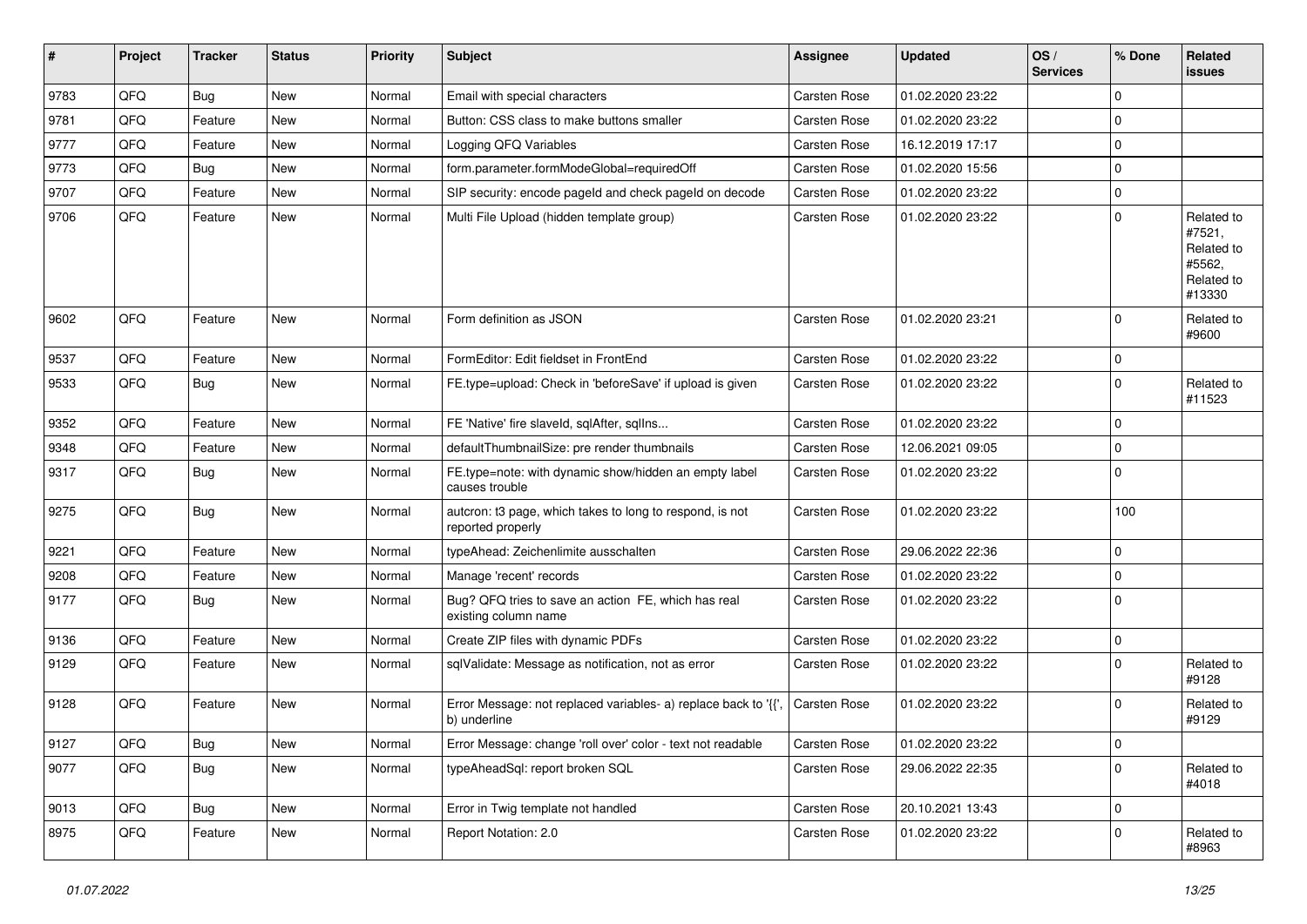| ∦    | Project | <b>Tracker</b> | <b>Status</b> | <b>Priority</b> | <b>Subject</b>                                                                                         | <b>Assignee</b>     | <b>Updated</b>   | OS/<br><b>Services</b> | % Done         | Related<br>issues    |
|------|---------|----------------|---------------|-----------------|--------------------------------------------------------------------------------------------------------|---------------------|------------------|------------------------|----------------|----------------------|
| 8806 | QFQ     | Feature        | New           | Normal          | SQL Function nl2br                                                                                     | Carsten Rose        | 01.02.2020 23:22 |                        | $\Omega$       |                      |
| 8719 | QFQ     | Feature        | <b>New</b>    | Normal          | extraButtonLock: add support for 0/1                                                                   | Carsten Rose        | 01.02.2020 23:22 |                        | $\mathbf 0$    |                      |
| 8702 | QFQ     | Feature        | New           | Normal          | Load Record which is locked: missing user info                                                         | <b>Carsten Rose</b> | 11.12.2019 16:16 |                        | $\mathbf 0$    | Related to<br>#9789  |
| 8336 | QFQ     | Feature        | New           | Normal          | Form > modified > Close New: a) Optional disable popup, b)<br>custom text, c) mode on save: close stay | <b>Carsten Rose</b> | 01.02.2020 23:22 |                        | $\Omega$       | Related to<br>#8335  |
| 8217 | QFQ     | Feature        | New           | Normal          | if-elseif-else construct                                                                               | <b>Carsten Rose</b> | 16.03.2021 18:41 |                        | $\Omega$       | Related to<br>#10716 |
| 8187 | QFQ     | Feature        | New           | Normal          | Subrecord: enable/hide new button - make new/edit/delete<br>customizeable.                             | <b>Carsten Rose</b> | 06.03.2021 18:44 |                        | $\Omega$       | Related to<br>#11326 |
| 8089 | QFQ     | Feature        | New           | Normal          | Copy/Paste for FormElements                                                                            | <b>Carsten Rose</b> | 01.02.2020 23:22 |                        | $\Omega$       |                      |
| 8049 | QFQ     | Bug            | New           | Normal          | FE.type=note, column 'value': text moves some pixel to top<br>after save                               | <b>Carsten Rose</b> | 01.02.2020 23:22 |                        | $\Omega$       |                      |
| 7924 | QFQ     | Feature        | New           | Normal          | Radio/Checkbox with Tooltip                                                                            | <b>Carsten Rose</b> | 01.02.2020 23:22 |                        | $\Omega$       |                      |
| 7920 | QFQ     | Feature        | New           | Normal          | FE: Syntax Highlight, Zeinlenumbruch                                                                   | <b>Carsten Rose</b> | 01.02.2020 10:03 |                        | $\mathbf 0$    |                      |
| 7890 | QFQ     | Bug            | New           | Normal          | FormElement 'required': extraButtonInfo not aligned                                                    | <b>Carsten Rose</b> | 11.06.2021 21:17 |                        | $\Omega$       | Related to<br>#11517 |
| 7812 | QFQ     | Feature        | New           | Normal          | FE 'Subrecord' - new option 'subrecordShowFilter',<br>'subrecordPaging'                                | <b>Carsten Rose</b> | 01.02.2020 23:22 |                        | $\overline{0}$ |                      |
| 7795 | QFQ     | Bug            | New           | Normal          | Readonly Form: Typeahead-Felder                                                                        | <b>Carsten Rose</b> | 01.02.2020 23:22 |                        | $\Omega$       | Related to<br>#10640 |
| 7685 | QFQ     | Bug            | New           | Normal          | Open FormElement from QFQ error message and save<br>modified record: error about missing {{formId:F}}  | <b>Carsten Rose</b> | 01.02.2020 23:22 |                        | $\Omega$       |                      |
| 7683 | QFQ     | Feature        | New           | Normal          | Special column names in '{{ SELECT  AS _link }}' should<br>be detected                                 | Carsten Rose        | 01.02.2020 23:21 |                        | $\Omega$       |                      |
| 7681 | QFQ     | Feature        | New           | Normal          | Optional switch off 'check for modified record'                                                        | <b>Carsten Rose</b> | 01.02.2020 23:21 |                        | $\mathbf 0$    |                      |
| 7660 | QFQ     | Feature        | New           | Normal          | IMAP: import mails to DB, move / delete mails                                                          | <b>Carsten Rose</b> | 01.02.2020 09:52 |                        | $\mathbf 0$    |                      |
| 7574 | QFQ     | Bug            | New           | Normal          | Substitute error: form element not reported / dont parse<br>Form.note                                  | <b>Carsten Rose</b> | 01.02.2020 23:21 |                        | $\Omega$       |                      |
| 7547 | QFQ     | Bug            | New           | Normal          | Error Message in afterSave: wrong parameter column<br>reported                                         | <b>Carsten Rose</b> | 01.02.2020 23:22 |                        | $\Omega$       |                      |
| 7524 | QFQ     | <b>Bug</b>     | New           | Normal          | QFQ throws a 'General Error' if 'fileadmin/protected/log/' is<br>not writeable                         | Carsten Rose        | 01.02.2020 23:22 |                        | $\overline{0}$ |                      |
| 7521 | QFQ     | Feature        | New           | Normal          | TemplateGroup: fe.type=upload                                                                          | Carsten Rose        | 01.02.2020 23:21 |                        | $\mathbf 0$    | Related to<br>#9706  |
| 7520 | QFQ     | Feature        | New           | Normal          | QR Code:  AS _qr ( AS _link)                                                                           | Carsten Rose        | 01.02.2020 23:22 |                        | $\overline{0}$ |                      |
| 7519 | QFQ     | Feature        | New           | Normal          | Select: Multi                                                                                          | Carsten Rose        | 01.02.2020 23:22 |                        | $\mathbf 0$    |                      |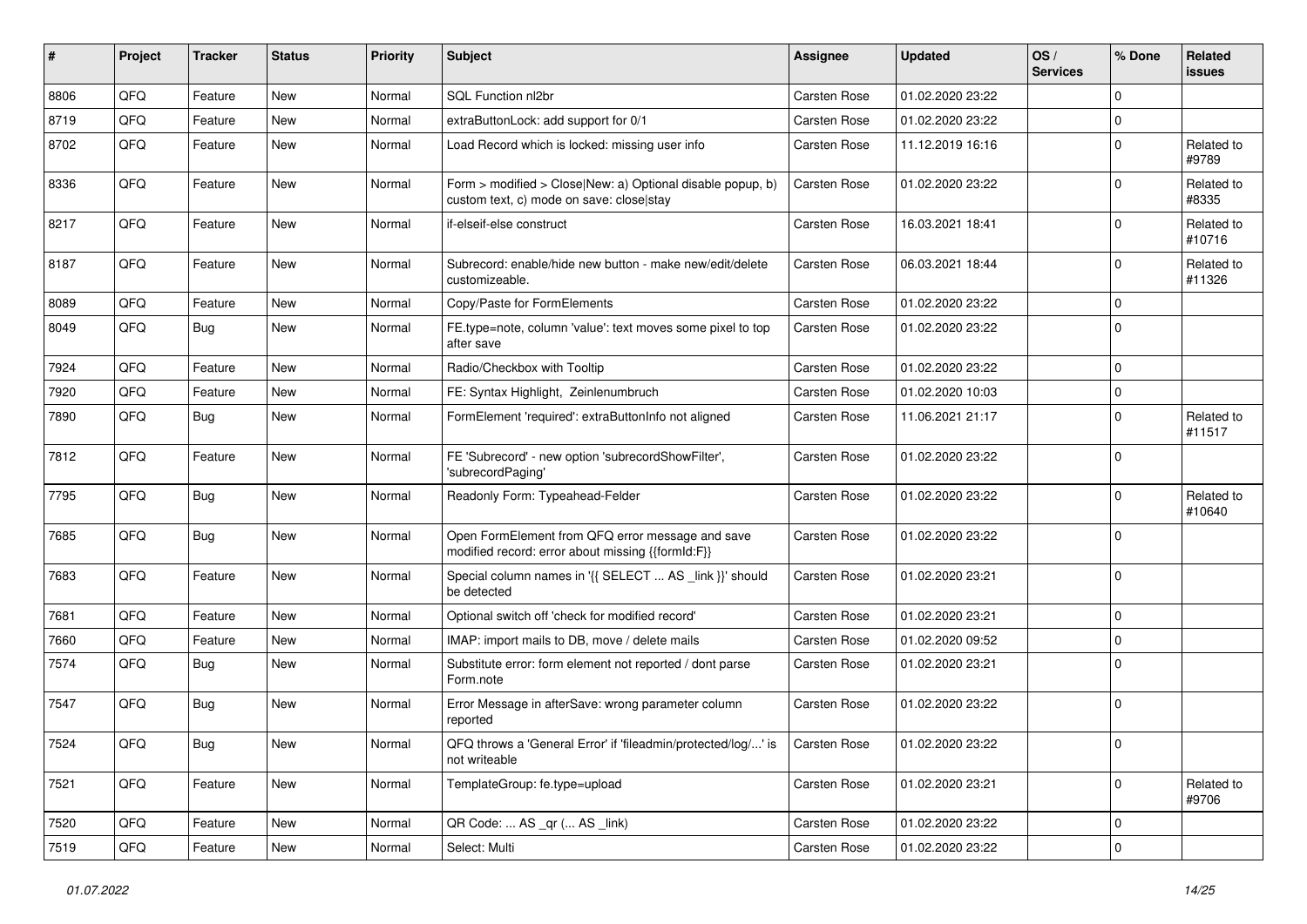| $\vert$ # | Project | <b>Tracker</b> | <b>Status</b> | <b>Priority</b> | <b>Subject</b>                                                                                                             | Assignee            | <b>Updated</b>   | OS/<br><b>Services</b> | % Done         | Related<br>issues         |
|-----------|---------|----------------|---------------|-----------------|----------------------------------------------------------------------------------------------------------------------------|---------------------|------------------|------------------------|----------------|---------------------------|
| 7513      | QFQ     | Bug            | New           | Normal          | Radios not correct aligned                                                                                                 | <b>Carsten Rose</b> | 01.02.2020 23:22 |                        | $\mathbf 0$    |                           |
| 7512      | QFQ     | Bug            | New           | Normal          | FE: inputType=number >> 'pattern' is not respected                                                                         | Carsten Rose        | 01.02.2020 23:22 |                        | $\mathbf 0$    |                           |
| 7481      | QFQ     | Feature        | New           | Normal          | Detect 'BaseUrl' automatically                                                                                             | Carsten Rose        | 01.02.2020 23:21 |                        | $\mathbf 0$    |                           |
| 7480      | QFQ     | Feature        | New           | Normal          | Record History (Undo / Redo)                                                                                               | Carsten Rose        | 11.12.2019 16:16 |                        | $\mathbf 0$    | Related to<br>#2361       |
| 7342      | QFQ     | Feature        | New           | Normal          | add content $=$ hide this                                                                                                  | <b>Carsten Rose</b> | 01.02.2020 23:21 |                        | $\mathbf 0$    |                           |
| 7280      | QFQ     | Feature        | New           | Normal          | recently used table                                                                                                        | <b>Carsten Rose</b> | 01.02.2020 23:21 |                        | $\mathbf 0$    |                           |
| 7261      | QFQ     | Bug            | New           | Normal          | Report pathFilename for user without path, only the filename                                                               | Carsten Rose        | 01.02.2020 23:21 |                        | $\mathbf 0$    |                           |
| 7239      | QFQ     | Feature        | New           | Normal          | TinyMCE: html tag whitelist                                                                                                | Carsten Rose        | 01.02.2020 23:21 |                        | $\mathbf 0$    | Related to<br>#14320      |
| 7219      | QFQ     | Bug            | New           | Normal          | typeSheadSql / typeAheadSqlPrefetch: change to curly<br>braces                                                             | <b>Carsten Rose</b> | 01.02.2020 23:21 |                        | $\mathbf 0$    |                           |
| 7175      | QFQ     | Feature        | <b>New</b>    | Normal          | Upload: md5 hash as filename                                                                                               | Carsten Rose        | 01.02.2020 23:21 |                        | $\mathbf 0$    |                           |
| 7119      | QFQ     | Feature        | New           | Normal          | Upload: scaleDownWidth, scaleDownHeight                                                                                    | Carsten Rose        | 01.02.2020 23:21 |                        | $\mathbf 0$    |                           |
| 7109      | QFQ     | Feature        | New           | Normal          | Dynamic Updates: row/element hide                                                                                          | Carsten Rose        | 01.02.2020 23:22 |                        | $\Omega$       | Has<br>duplicate<br>#4081 |
| 7102      | QFQ     | Feature        | New           | Normal          | Comment sign in report: '#' and '--'                                                                                       | Carsten Rose        | 01.02.2020 23:21 |                        | $\mathbf 0$    |                           |
| 7099      | QFQ     | Feature        | New           | Normal          | Redesign FormEditor                                                                                                        | Carsten Rose        | 01.02.2020 23:21 |                        | $\mathbf 0$    |                           |
| 7014      | QFQ     | Bug            | New           | Normal          | Sending invalid emails succeeds when<br>debug.redirectAllMailTo is set                                                     | Carsten Rose        | 01.02.2020 23:21 |                        | $\Omega$       |                           |
| 7002      | QFQ     | Bug            | New           | Normal          | Dynamic Update: row does not disappear / appear                                                                            | <b>Carsten Rose</b> | 01.02.2020 23:22 |                        | $\mathbf 0$    |                           |
| 6912      | QFQ     | Bug            | New           | Normal          | error Message Var 'deadline' already set in SIP - in Form<br>with FE.value={{deadline:R:::{{deadlinePeriod:Y}}}}           | Carsten Rose        | 01.02.2020 23:21 |                        | $\Omega$       |                           |
| 6855      | QFQ     | Feature        | New           | Normal          | With {{feUser:U}}!={{feUser:T}}: Save / Delete: only possible<br>with {{feUserSave:U}}='yes' and '{{feUserDelete:U}}='yes' | <b>Carsten Rose</b> | 01.02.2020 23:21 |                        | $\overline{0}$ |                           |
| 6765      | QFQ     | Feature        | New           | Normal          | Moeglichkeit via QFQ eigene Logs zu schreiben                                                                              | Carsten Rose        | 01.02.2020 23:21 |                        | $\mathbf 0$    |                           |
| 6723      | QFQ     | Feature        | New           | Normal          | Report QFQ Installation and Version                                                                                        | <b>Carsten Rose</b> | 12.06.2021 09:07 |                        | $\mathbf 0$    |                           |
| 6677      | QFQ     | <b>Bug</b>     | New           | Normal          | Error message FE Action Element: no/wrong FE reference<br>who cause the problem.                                           | <b>Carsten Rose</b> | 01.02.2020 23:21 |                        | $\Omega$       |                           |
| 6609      | QFQ     | Feature        | New           | Normal          | Formlet: JSON API erweitern                                                                                                | Carsten Rose        | 01.02.2020 23:21 |                        | 50             |                           |
| 6602      | QFQ     | Feature        | New           | Normal          | Formlet: in Report auf Mausklick ein mini-form oeffnen                                                                     | Carsten Rose        | 11.12.2019 16:16 |                        | $\mathbf 0$    |                           |
| 6594      | QFQ     | Feature        | New           | Normal          | Excel: on download, check if there is a valid sip                                                                          | Carsten Rose        | 01.02.2020 23:21 |                        | $\mathbf 0$    |                           |
| 6483      | QFQ     | <b>Bug</b>     | New           | Normal          | R Store funktioniert nicht bei 'Report Notation' im FE                                                                     | Carsten Rose        | 01.02.2020 23:21 |                        | $\mathbf 0$    |                           |
| 6462      | QFQ     | <b>Bug</b>     | New           | Normal          | File Upload: Nutzlose Fehlermeldung wenn Datei zu gross                                                                    | Carsten Rose        | 01.02.2020 23:21 |                        | 0              | Related to<br>#6139       |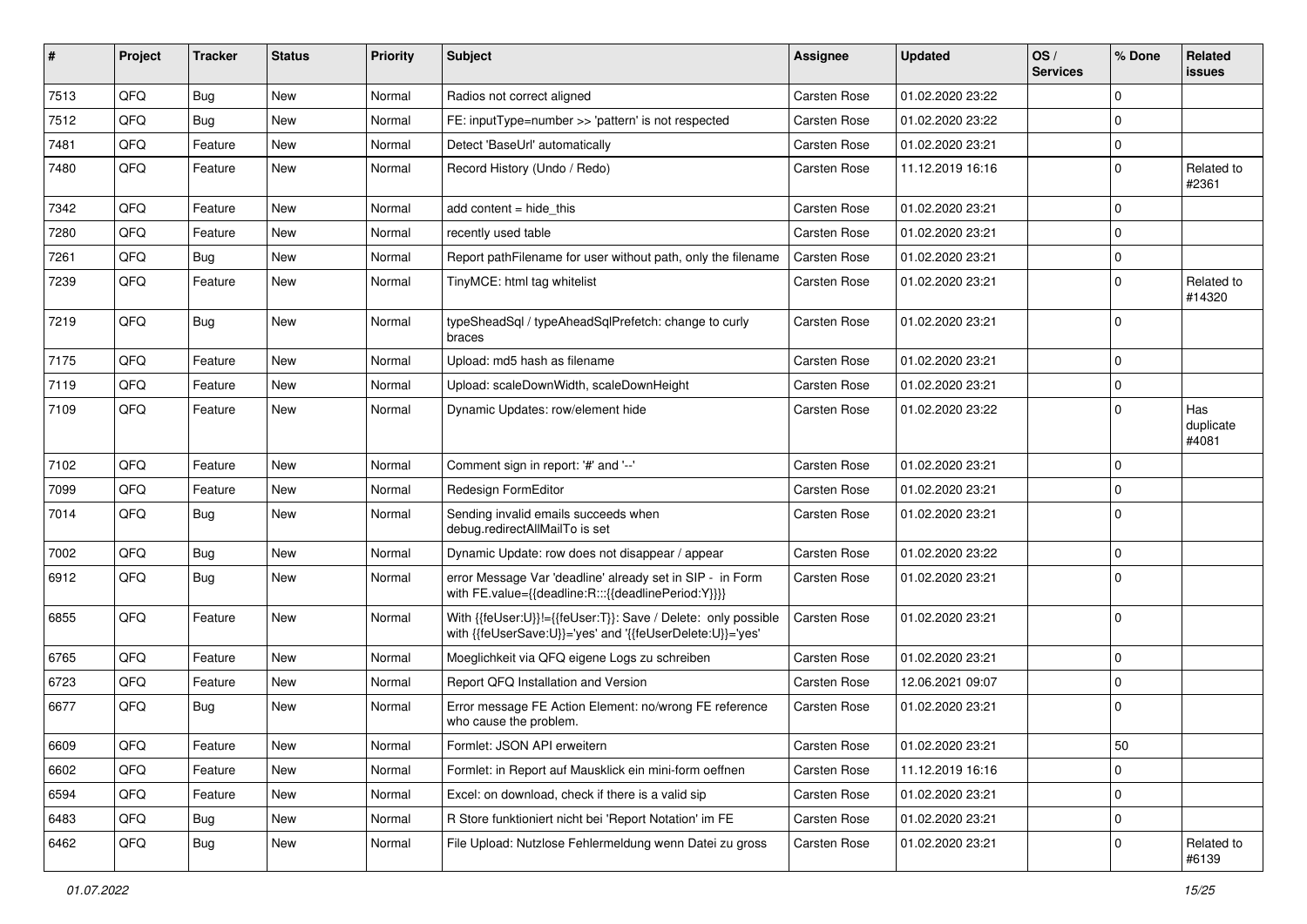| #    | Project | <b>Tracker</b> | <b>Status</b> | <b>Priority</b> | <b>Subject</b>                                                                                         | <b>Assignee</b>     | <b>Updated</b>   | OS/<br><b>Services</b> | % Done      | Related<br><b>issues</b>                    |
|------|---------|----------------|---------------|-----------------|--------------------------------------------------------------------------------------------------------|---------------------|------------------|------------------------|-------------|---------------------------------------------|
| 6437 | QFQ     | Feature        | <b>New</b>    | Normal          | Neuer Mode Button bei FormElementen                                                                    | <b>Carsten Rose</b> | 01.02.2020 23:21 |                        | 0           | Related to<br>#9668,<br>Blocked by<br>#9678 |
| 6292 | QFQ     | Feature        | New           | Normal          | Download: File speichern mit Hash aber original Filename in<br>der Datenbank vermerken fuer Downloads  | <b>Carsten Rose</b> | 01.02.2020 23:21 |                        | $\Omega$    |                                             |
| 6289 | QFQ     | Feature        | <b>New</b>    | Normal          | Form: Log                                                                                              | Carsten Rose        | 01.02.2020 23:21 |                        | $\Omega$    |                                             |
| 6261 | QFQ     | Feature        | <b>New</b>    | Normal          | Persistent SIP                                                                                         | Carsten Rose        | 12.06.2021 09:07 |                        | $\Omega$    | Related to<br>#10819                        |
| 5782 | QFQ     | Feature        | <b>New</b>    | Normal          | NextCloud API                                                                                          | <b>Carsten Rose</b> | 01.02.2020 10:02 |                        | $\Omega$    |                                             |
| 5576 | QFQ     | Bug            | New           | Normal          | Using MySQL 'DROP' requires privilege - wich is not really<br>necessary.                               | Carsten Rose        | 01.02.2020 23:21 |                        | $\Omega$    |                                             |
| 5559 | QFQ     | Bug            | <b>New</b>    | Normal          | FE.type = Upload: 'accept' might contain variables                                                     | <b>Carsten Rose</b> | 11.05.2020 21:23 |                        | $\Omega$    |                                             |
| 5345 | QFQ     | Feature        | New           | Normal          | Report: UPDATE / INSERT / DELETE statements should<br>trigger subqueries, depending on the result.     | Carsten Rose        | 27.05.2020 16:11 |                        | $\Omega$    |                                             |
| 5305 | QFQ     | Bug            | <b>New</b>    | Normal          | Upload FormElement: nicht disabled by readonly Form                                                    | <b>Carsten Rose</b> | 16.06.2021 13:43 |                        | $\Omega$    | Related to<br>#9347,<br>Related to<br>#9834 |
| 5131 | QFQ     | Feature        | New           | Normal          | Activate Spin Gear ('wait/busy' indicator) via LINK attribute                                          | <b>Carsten Rose</b> | 01.02.2020 23:21 |                        | $\Omega$    |                                             |
| 4756 | QFQ     | Bug            | New           | Normal          | Form dirty even nothing changes                                                                        | <b>Carsten Rose</b> | 11.12.2019 16:16 |                        | $\Omega$    |                                             |
| 4413 | QFQ     | Feature        | <b>New</b>    | Normal          | fieldset: show/hidden, modeSgl, dynamicUpdate                                                          | <b>Carsten Rose</b> | 09.02.2022 15:19 |                        | $\Omega$    |                                             |
| 4250 | QFQ     | Feature        | <b>New</b>    | Normal          | AutoCron in QFQ via PHP                                                                                | <b>Carsten Rose</b> | 01.02.2020 23:21 |                        | $\Omega$    | Related to<br>#3292,<br>Related to<br>#3291 |
| 4082 | QFQ     | Feature        | <b>New</b>    | Normal          | Dynamic Update: modeSql - useful default                                                               | <b>Carsten Rose</b> | 01.02.2020 23:22 |                        | $\mathbf 0$ |                                             |
| 4050 | QFQ     | Feature        | <b>New</b>    | Normal          | sgl.log: 1) FormElement ID which causes a specific action,<br>2) Result in the same row.               | Carsten Rose        | 15.04.2020 11:35 |                        | $\Omega$    | Related to<br>#5458                         |
| 4023 | QFQ     | Feature        | New           | Normal          | prepared statements - FE action: salveld, sqllnsert,<br>sglUpdate, sglDelete, sglBefore, sglAfter      | <b>Carsten Rose</b> | 11.12.2019 16:15 |                        | $\mathbf 0$ |                                             |
| 4018 | QFQ     | Feature        | New           | Normal          | typeahead: long query parameter / answer triggers 'Attack<br>detected' and purges current SIP storage. | <b>Carsten Rose</b> | 29.06.2022 22:46 |                        | $\Omega$    | Related to<br>#9077                         |
| 3547 | QFQ     | <b>Bug</b>     | <b>New</b>    | Normal          | FE of type 'note' causes writing of empty fields.                                                      | <b>Carsten Rose</b> | 01.02.2020 23:21 |                        | $\Omega$    |                                             |
| 3504 | QFQ     | Feature        | New           | Normal          | Logging: welche Action FEs werden wann wie ausgefuehrt                                                 | <b>Carsten Rose</b> | 01.02.2020 23:21 |                        | $\Omega$    | Related to<br>#5458,<br>Related to<br>#4092 |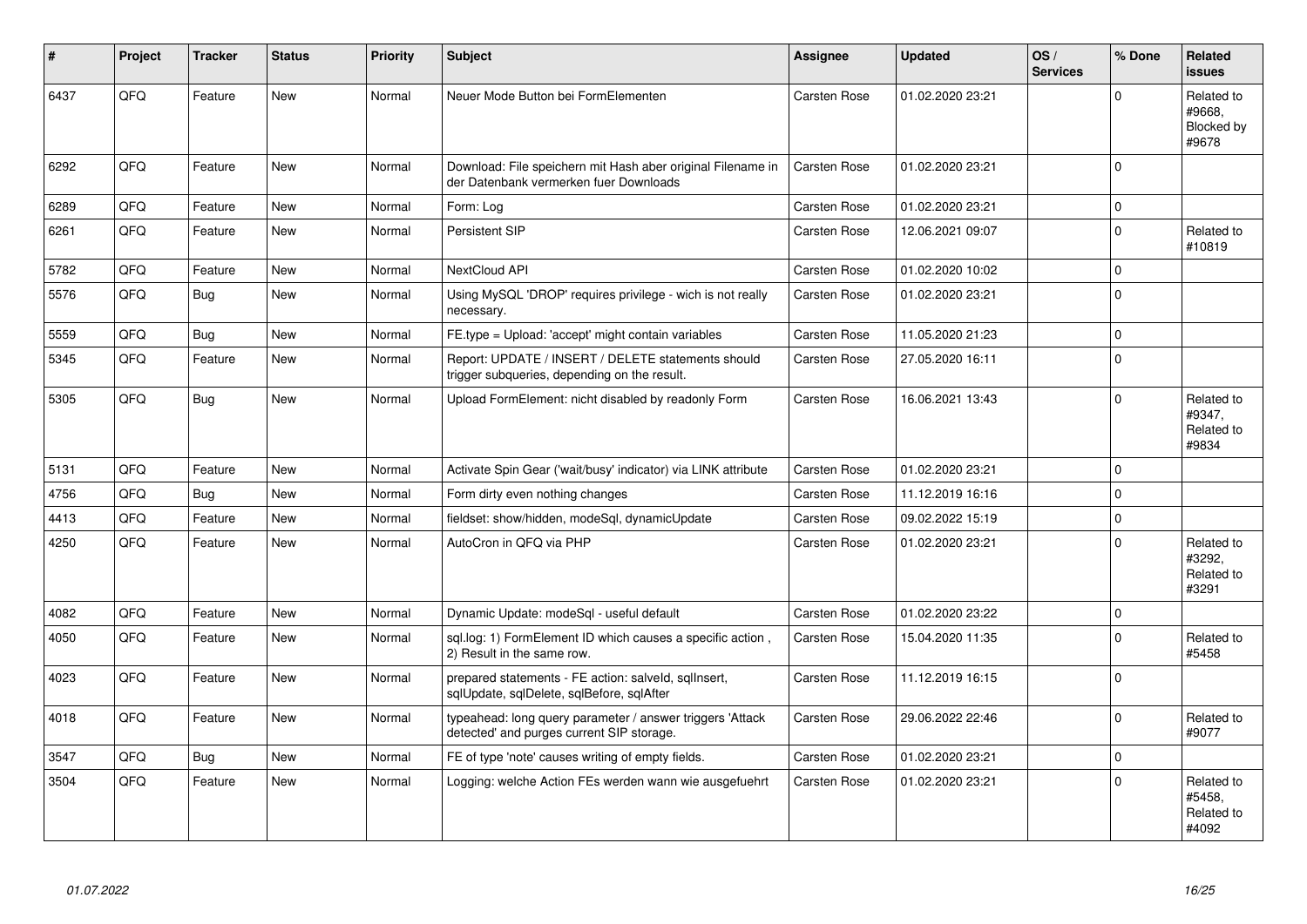| #     | Project | <b>Tracker</b> | <b>Status</b> | <b>Priority</b> | Subject                                              | <b>Assignee</b>     | <b>Updated</b>   | OS/<br><b>Services</b> | % Done      | Related<br><b>issues</b>                                               |
|-------|---------|----------------|---------------|-----------------|------------------------------------------------------|---------------------|------------------|------------------------|-------------|------------------------------------------------------------------------|
| 3432  | QFQ     | Feature        | New           | Normal          | subrecord: dynamicUpdate                             | Carsten Rose        | 11.06.2020 21:10 |                        | 0           | Related to<br>#5691                                                    |
| 2361  | QFQ     | Feature        | <b>New</b>    | Normal          | Logging wer/wann/wo welches Formular aufgerufen hat  | <b>Carsten Rose</b> | 11.12.2019 16:15 |                        | $\mathbf 0$ | Related to<br>#4432,<br>Related to<br>#7480                            |
| 9534  | QFQ     | Bug            | Priorize      | Urgent          | FE.type=upload: 'Unknown Mode: ID"                   | Carsten Rose        | 03.05.2021 21:14 |                        | $\Omega$    | Related to<br>#9532                                                    |
| 9173  | QFQ     | <b>Bug</b>     | Priorize      | Urgent          | Stale Record Lock: Firefox                           | <b>Carsten Rose</b> | 03.05.2021 21:14 |                        | $\mathbf 0$ | Related to<br>#9789                                                    |
| 9121  | QFQ     | <b>Bug</b>     | Priorize      | High            | sip links have r and __dbIndexData set               | <b>Carsten Rose</b> | 12.06.2021 10:41 |                        | $\Omega$    |                                                                        |
| 8204  | QFQ     | Feature        | Priorize      | High            | Position 'required mark'                             | Carsten Rose        | 16.06.2021 13:44 |                        | $\mathbf 0$ |                                                                        |
| 8082  | QFQ     | Feature        | Priorize      | High            | Contact form without saving record                   | <b>Carsten Rose</b> | 07.12.2021 15:20 |                        | $\Omega$    | Related to<br>#8587,<br><b>Blocks</b><br>#11850                        |
| 6116  | QFQ     | Bug            | Priorize      | High            | value of checkbox not saved                          | <b>Carsten Rose</b> | 07.12.2021 17:19 |                        | $\mathbf 0$ |                                                                        |
| 14371 | QFQ     | Feature        | Priorize      | Normal          | <b>LDAP via REPORT</b>                               | Carsten Rose        | 19.06.2022 16:37 |                        | $\mathbf 0$ |                                                                        |
| 14290 | QFQ     | Feature        | Priorize      | Normal          | FormEditor: Show Table Definition                    | Carsten Rose        | 19.06.2022 16:37 |                        | $\Omega$    |                                                                        |
| 14283 | QFQ     | <b>Bug</b>     | Priorize      | Normal          | HEIC / HEIF convert doesn't trigger                  | Carsten Rose        | 19.06.2022 16:37 |                        | $\mathbf 0$ |                                                                        |
| 12504 | QFQ     | Feature        | Priorize      | Normal          | sql.log: report fe.id                                | <b>Carsten Rose</b> | 05.05.2021 22:09 |                        | $\Omega$    |                                                                        |
| 12503 | QFQ     | Feature        | Priorize      | Normal          | Detect dangerous UPDATE statement with missing WHERE | Carsten Rose        | 05.05.2021 22:09 |                        | $\mathbf 0$ |                                                                        |
| 12452 | QFQ     | Feature        | Priorize      | Normal          | BaseURL: alsways with '/' at the end                 | Carsten Rose        | 19.06.2022 13:45 |                        | $\Omega$    | Related to<br>#10782                                                   |
| 12325 | QFQ     | <b>Bug</b>     | Priorize      | Normal          | MultiDB form.dblndex not working for report syntax   | <b>Carsten Rose</b> | 07.09.2021 13:37 |                        | $\Omega$    | Related to<br>#12145,<br>Related to<br>#12314                          |
| 11320 | QFQ     | Feature        | Priorize      | Normal          | Typo3 Version 10 support                             | Carsten Rose        | 05.05.2021 22:09 |                        | $\mathbf 0$ |                                                                        |
| 10015 | QFQ     | Feature        | Priorize      | Normal          | Monospace in Textarea                                | <b>Carsten Rose</b> | 03.02.2020 13:40 |                        | $\Omega$    |                                                                        |
| 10012 | QFQ     | Feature        | Priorize      | Normal          | redirectAllMailTo: {{beEmail:T}}                     | Carsten Rose        | 08.05.2021 09:54 |                        | $\mathbf 0$ | Related to<br>#12412,<br>Related to<br>#12413,<br>Related to<br>#10011 |
| 10011 | QFQ     | Feature        | Priorize      | Normal          | Offer new STORE_TYPO3 Variable 'beUser', 'beEmail'   | Carsten Rose        | 08.05.2021 09:51 |                        | $\Omega$    | Related to<br>#10012,<br>Related to<br>#12511                          |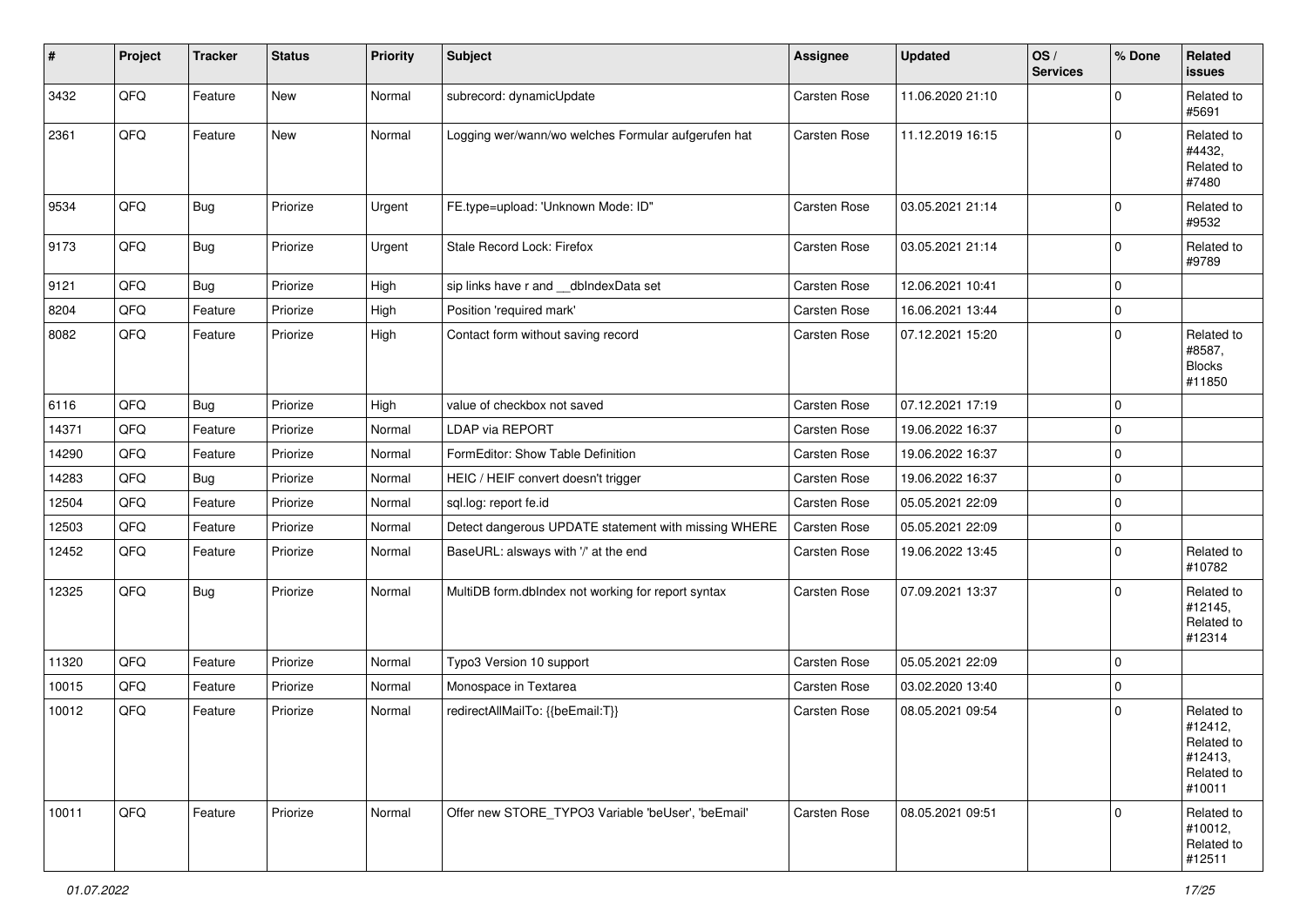| #     | Project | <b>Tracker</b> | <b>Status</b> | Priority | <b>Subject</b>                                                                                           | <b>Assignee</b>     | <b>Updated</b>   | OS/<br><b>Services</b> | % Done      | Related<br>issues                                                       |
|-------|---------|----------------|---------------|----------|----------------------------------------------------------------------------------------------------------|---------------------|------------------|------------------------|-------------|-------------------------------------------------------------------------|
| 10005 | QFQ     | Feature        | Priorize      | Normal   | Report / special column name:  AS calendar                                                               | <b>Carsten Rose</b> | 03.06.2020 17:28 |                        | $\Omega$    |                                                                         |
| 9975  | QFQ     | <b>Bug</b>     | Priorize      | Normal   | Dropdown Menu: 'r:3' broken                                                                              | Carsten Rose        | 01.02.2020 10:13 |                        | 0           |                                                                         |
| 9968  | QFQ     | Feature        | Priorize      | Normal   | Tooltip in Links for Developer                                                                           | <b>Carsten Rose</b> | 01.02.2020 23:17 |                        | $\Omega$    |                                                                         |
| 9958  | QFQ     | <b>Bug</b>     | Priorize      | Normal   | Broken subrecord query: no error message                                                                 | <b>Carsten Rose</b> | 05.02.2021 15:15 |                        | $\Omega$    |                                                                         |
| 9947  | QFQ     | <b>Bug</b>     | Priorize      | Normal   | Unwanted error message if missing 'typeAheadSqlPrefetch'                                                 | Carsten Rose        | 01.02.2020 10:13 |                        | $\mathbf 0$ |                                                                         |
| 9928  | QFQ     | Feature        | Priorize      | Normal   | SpecialColumnName: a) Deprecated: ' AS "_+tag " ', b)<br>New: ' AS "_ <tag1><tag2>"</tag2></tag1>        | <b>Carsten Rose</b> | 01.02.2020 23:17 |                        | $\Omega$    | Related to<br>#9929                                                     |
| 9900  | QFQ     | Feature        | Priorize      | Normal   | Generic API Call: tt-content record >> JSON                                                              | <b>Carsten Rose</b> | 01.02.2020 10:13 |                        | 0           |                                                                         |
| 9862  | QFQ     | <b>Bug</b>     | Priorize      | Normal   | Failed writing to sql mail qfq.log should throw an exception                                             | Carsten Rose        | 01.02.2020 10:13 |                        | $\mathbf 0$ |                                                                         |
| 9834  | QFQ     | <b>Bug</b>     | Priorize      | Normal   | Input elements with tag 'disabled' are missing on<br>form-submit: server option 'processReadOnly' broken | <b>Carsten Rose</b> | 07.12.2021 16:43 |                        | $\Omega$    | Related to<br>#9691,<br>Related to<br>#5305, Has<br>duplicate<br>#12331 |
| 9668  | QFQ     | Feature        | Priorize      | Normal   | Form.mode: rename 'hidden' to 'hide'                                                                     | <b>Carsten Rose</b> | 05.05.2021 22:14 |                        | $\Omega$    | Related to<br>#6437                                                     |
| 9394  | QFQ     | Feature        | Priorize      | Normal   | REST: allow for non numerical ids in get requests                                                        | <b>Carsten Rose</b> | 05.05.2021 22:10 |                        | $\Omega$    |                                                                         |
| 9346  | QFQ     | Feature        | Priorize      | Normal   | beforeSave: check if an upload is given                                                                  | Carsten Rose        | 11.06.2021 21:18 |                        | 0           |                                                                         |
| 8963  | QFQ     | Feature        | Priorize      | Normal   | Setting values in a store: flexible way                                                                  | Carsten Rose        | 05.05.2021 22:10 |                        | $\Omega$    | Related to<br>#8975                                                     |
| 8585  | QFQ     | Feature        | Priorize      | Normal   | Enhance Error message for 'unknown form'                                                                 | <b>Carsten Rose</b> | 01.02.2020 10:13 |                        | 0           |                                                                         |
| 8584  | QFQ     | Feature        | Priorize      | Normal   | FE 'Action' - never assign to Container (except Template<br>Group)                                       | Carsten Rose        | 01.02.2020 10:13 |                        | $\Omega$    |                                                                         |
| 8277  | QFQ     | Feature        | Priorize      | Normal   | fe.parameter.default=                                                                                    | Carsten Rose        | 01.02.2020 23:17 |                        | $\Omega$    | Related to<br>#8113                                                     |
| 8044  | QFQ     | Feature        | Priorize      | Normal   | Transaction: a) Form, b) Report                                                                          | Carsten Rose        | 05.05.2021 22:14 |                        | 0           | Related to<br>#8043                                                     |
| 8037  | QFQ     | <b>Bug</b>     | Priorize      | Normal   | FE.type=upload (advanced mode): {{slaveld:V}} missing<br>during dynamic update                           | Carsten Rose        | 01.02.2020 10:13 |                        | $\Omega$    |                                                                         |
| 8034  | QFQ     | Feature        | Priorize      | Normal   | FormElement 'data': 22.22.2222 should not be accepted                                                    | Carsten Rose        | 01.02.2020 10:13 |                        | $\Omega$    |                                                                         |
| 7656  | QFQ     | Bug            | Priorize      | Normal   | FE with required, 'pattern' and 'extraButtonLock': always<br>complain about missing value                | <b>Carsten Rose</b> | 01.02.2020 10:13 |                        | $\mathbf 0$ |                                                                         |
| 7630  | QFQ     | Feature        | Priorize      | Normal   | detailed error message for simple upload                                                                 | Carsten Rose        | 01.02.2020 10:13 |                        | 0           |                                                                         |
| 7616  | QFQ     | <b>Bug</b>     | Priorize      | Normal   | Selectlist with Enum & Dynamic Update                                                                    | Carsten Rose        | 01.02.2020 10:13 |                        | $\Omega$    |                                                                         |
| 7522  | QFQ     | Feature        | Priorize      | Normal   | Inserting default index.html to folder (Avoid Apache Indexing)                                           | <b>Carsten Rose</b> | 01.02.2020 10:13 |                        | $\Omega$    |                                                                         |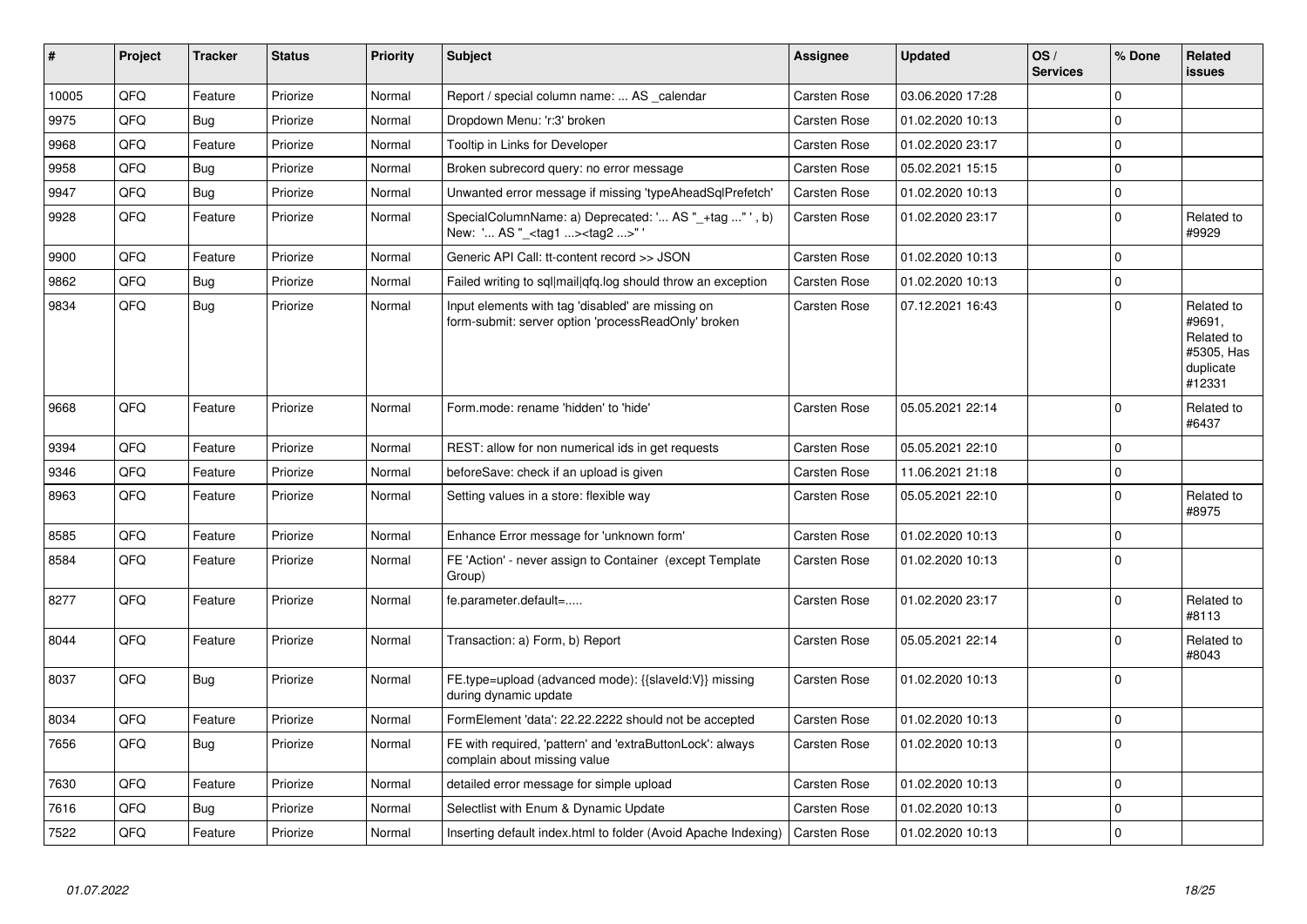| $\vert$ # | Project | <b>Tracker</b> | <b>Status</b> | <b>Priority</b> | <b>Subject</b>                                                                          | <b>Assignee</b>     | <b>Updated</b>   | OS/<br><b>Services</b> | % Done      | Related<br><b>issues</b>                                               |
|-----------|---------|----------------|---------------|-----------------|-----------------------------------------------------------------------------------------|---------------------|------------------|------------------------|-------------|------------------------------------------------------------------------|
| 7290      | QFQ     | Feature        | Priorize      | Normal          | FormEditor: title as textarea if LEN(title)>60                                          | Carsten Rose        | 01.02.2020 10:13 |                        | 0           | Blocked by<br>#7682                                                    |
| 7217      | QFQ     | Feature        | Priorize      | Normal          | Download: notice User if `_sip=?` is missing                                            | Carsten Rose        | 01.02.2020 10:13 |                        | $\mathbf 0$ |                                                                        |
| 6998      | QFQ     | Feature        | Priorize      | Normal          | Form: with debug=on show column information as tooltip of<br>column label               | <b>Carsten Rose</b> | 01.02.2020 10:13 |                        | $\Omega$    |                                                                        |
| 6574      | QFQ     | Bug            | Priorize      | Normal          | qfq.log: Fehlermeldung wurde angezeigt, aber nicht geloggt                              | <b>Carsten Rose</b> | 01.02.2020 10:13 |                        | $\mathbf 0$ |                                                                        |
| 5942      | QFQ     | Feature        | Priorize      | Normal          | 'L' and 'type': append to links, generate via '_link' by using 'u:'                     | <b>Carsten Rose</b> | 01.02.2020 10:13 |                        | $\Omega$    |                                                                        |
| 3867      | QFQ     | Feature        | Priorize      | Normal          | Readonly Formular: Template Groups add/delete ausbeldnen                                | Carsten Rose        | 05.05.2021 22:12 |                        | 0           |                                                                        |
| 3782      | QFQ     | Bug            | Priorize      | Normal          | Bei fehlerhafter Eingabe (z.B. Datum) sollte das erwartete<br>Format angezeigt werden   | Carsten Rose        | 01.02.2020 10:13 |                        | $\Omega$    |                                                                        |
| 12463     | QFQ     | <b>Bug</b>     | ToDo          | High            | QFQ Function: 'function' and 'sql' on same level - output of<br>sql is shown two times. | Carsten Rose        | 15.12.2021 16:31 |                        | $\mathbf 0$ |                                                                        |
| 12395     | QFQ     | Bug            | ToDo          | High            | QFQ Function: Result two times shown                                                    | Carsten Rose        | 18.02.2022 08:59 |                        | $\mathbf 0$ |                                                                        |
| 9789      | QFQ     | Bug            | In Progress   | High            | Record Lock: release to early on 'leave page'                                           | Carsten Rose        | 10.01.2022 09:25 |                        | 100         | Related to<br>#10081,<br>Related to<br>#9173,<br>Related to<br>#8702   |
| 9517      | QFQ     | Feature        | In Progress   | High            | Input multiple tags with typeahead                                                      | Carsten Rose        | 03.05.2021 21:14 |                        | 40          | Related to<br>#10150                                                   |
| 14323     | QFQ     | <b>Bug</b>     | In Progress   | Normal          | Report: render=both single - no impact                                                  | Carsten Rose        | 19.06.2022 18:31 |                        | 0           |                                                                        |
| 14175     | QFQ     | Bug            | In Progress   | Normal          | Opening a form with no QFQ Session cookie fails                                         | Carsten Rose        | 03.06.2022 10:40 |                        | $\Omega$    |                                                                        |
| 13330     | QFQ     | Feature        | In Progress   | Normal          | Multi Form: Upload                                                                      | Carsten Rose        | 07.11.2021 12:40 |                        | 50          | Related to<br>#9706                                                    |
| 12440     | QFQ     | Feature        | In Progress   | Normal          | Typo3 V10 upgrade (durchfuehren und testen)                                             | <b>Carsten Rose</b> | 21.03.2022 09:53 |                        | 50          | Related to<br>#12357,<br>Related to<br>#12067,<br>Related to<br>#10661 |
| 12439     | QFQ     | Feature        | In Progress   | Normal          | TinyMCE Paste from Word & Character Count/Limit                                         | Carsten Rose        | 05.05.2021 22:15 |                        | 0           |                                                                        |
| 11980     | QFQ     | Feature        | In Progress   | Normal          | protected verzeichnis MUSS geschützt werden                                             | Carsten Rose        | 07.09.2021 13:30 |                        | $\Omega$    |                                                                        |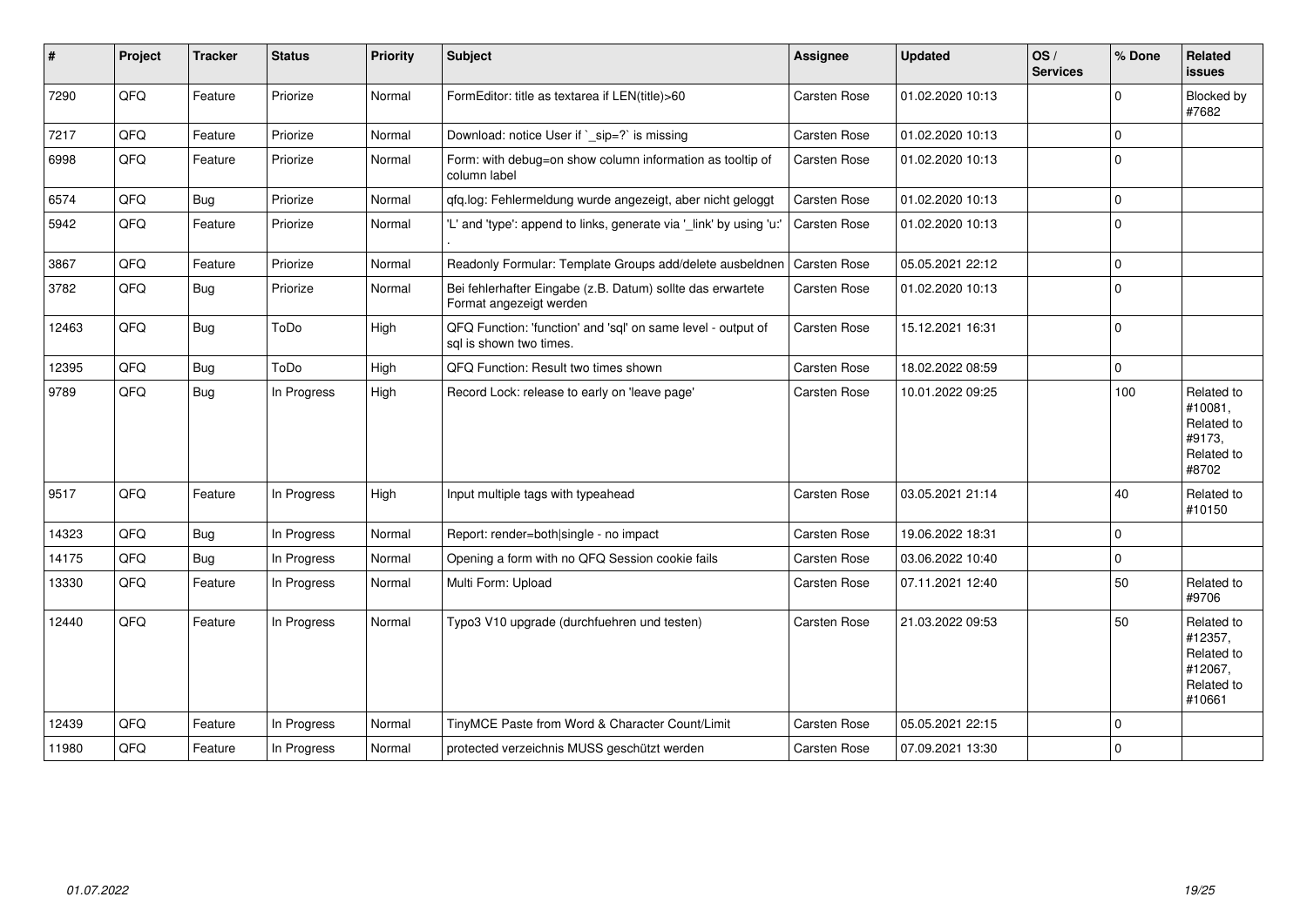| #     | Project | <b>Tracker</b> | <b>Status</b>              | <b>Priority</b> | <b>Subject</b>                                                                               | <b>Assignee</b>     | <b>Updated</b>   | OS/<br><b>Services</b> | % Done      | Related<br><b>issues</b>                                                                                                       |
|-------|---------|----------------|----------------------------|-----------------|----------------------------------------------------------------------------------------------|---------------------|------------------|------------------------|-------------|--------------------------------------------------------------------------------------------------------------------------------|
| 11517 | QFQ     | Bug            | In Progress                | Normal          | extraButtonInfo Broken for multiple FormElements                                             | Carsten Rose        | 12.05.2022 13:12 |                        | 0           | Related to<br>#7890,<br>Related to<br>#3811, Has<br>duplicate<br>#10905, Has<br>duplicate<br>#10553, Has<br>duplicate<br>#6779 |
| 11076 | QFQ     | Feature        | In Progress                | Normal          | SELECT  AS _websocket                                                                        | <b>Carsten Rose</b> | 30.08.2020 17:49 |                        | 0           |                                                                                                                                |
| 10793 | QFQ     | Feature        | In Progress                | Normal          | <b>Update NPM Packages</b>                                                                   | Carsten Rose        | 07.09.2021 13:25 |                        | $30\,$      |                                                                                                                                |
| 10661 | QFQ     | <b>Bug</b>     | In Progress                | Normal          | Typo3 Warnungen                                                                              | Carsten Rose        | 07.09.2021 13:23 |                        | 0           | Related to<br>#12440                                                                                                           |
| 10443 | QFQ     | Feature        | In Progress                | Normal          | Konzept_api / _live                                                                          | <b>Carsten Rose</b> | 07.05.2020 09:39 |                        | $\mathbf 0$ |                                                                                                                                |
| 9691  | QFQ     | Bug            | In Progress                | Normal          | Checkbox: dynamic update > readonly                                                          | Carsten Rose        | 01.02.2020 23:22 |                        | 50          | Related to<br>#9834                                                                                                            |
| 6250  | QFQ     | Feature        | In Progress                | Normal          | Enhance layout: a) Subrecord, b) Subrecord-Title                                             | <b>Carsten Rose</b> | 01.02.2020 23:22 |                        | 0           | Related to<br>#5391                                                                                                            |
| 5695  | QFQ     | Feature        | In Progress                | Normal          | Multiform                                                                                    | Carsten Rose        | 02.01.2021 18:38 |                        | 0           |                                                                                                                                |
| 13566 | QFQ     | Feature        | Ready to sync<br>(develop) | Normal          | Delete config-example.qfq.php file                                                           | Carsten Rose        | 23.12.2021 09:25 |                        | $\Omega$    |                                                                                                                                |
| 12584 | QFQ     | Feature        | Feedback                   | Normal          | T3 v10 migration script: replace alias-patterns (v11)                                        | Carsten Rose        | 28.05.2022 11:12 |                        | 100         |                                                                                                                                |
| 12546 | QFQ     | <b>Bug</b>     | Feedback                   | Normal          | Branch 'Development' - Unit Tests mit dirty workaround<br>angepasst                          | Carsten Rose        | 19.03.2022 17:48 |                        | 0           |                                                                                                                                |
| 5894  | QFQ     | Feature        | Feedback                   | Normal          | Typeahead in Report: show/hide rows dynamically                                              | <b>Carsten Rose</b> | 18.02.2022 08:50 |                        | 0           | Related to<br>#5893,<br>Related to<br>#5885                                                                                    |
| 4279  | QFQ     | Bug            | Some day<br>maybe          | High            | config.linkVars lost                                                                         | Carsten Rose        | 03.05.2021 21:14 |                        | 0           |                                                                                                                                |
| 4258  | QFQ     | Feature        | Some day<br>maybe          | High            | <b>System Defaults: Forms</b>                                                                | Carsten Rose        | 03.05.2021 21:14 |                        | 0           |                                                                                                                                |
| 3990  | QFQ     | Feature        | Some day<br>maybe          | High            | custom class definition: add space automatically                                             | Carsten Rose        | 03.05.2021 21:14 |                        | $\mathbf 0$ |                                                                                                                                |
| 3967  | QFO     | Feature        | Some day<br>maybe          | High            | Report: Checkbox, Radio, Dropdown, Input welches ohne<br>Submit funktioniert - 'Inline-Form' | Carsten Rose        | 03.05.2021 21:14 |                        | $\mathbf 0$ |                                                                                                                                |
| 3848  | QFG     | Feature        | Some day<br>maybe          | High            | Antivirus check fuer Upload files in qfq?                                                    | Carsten Rose        | 03.05.2021 21:14 |                        | $\mathbf 0$ | Related to<br>#4131                                                                                                            |
| 3570  | QFO     | Bug            | Some day<br>maybe          | High            | Formular mit prmitnew permitEdit=Always wird nicht<br>aufgerufen (ist leer)                  | Carsten Rose        | 03.05.2021 21:14 |                        | 0           |                                                                                                                                |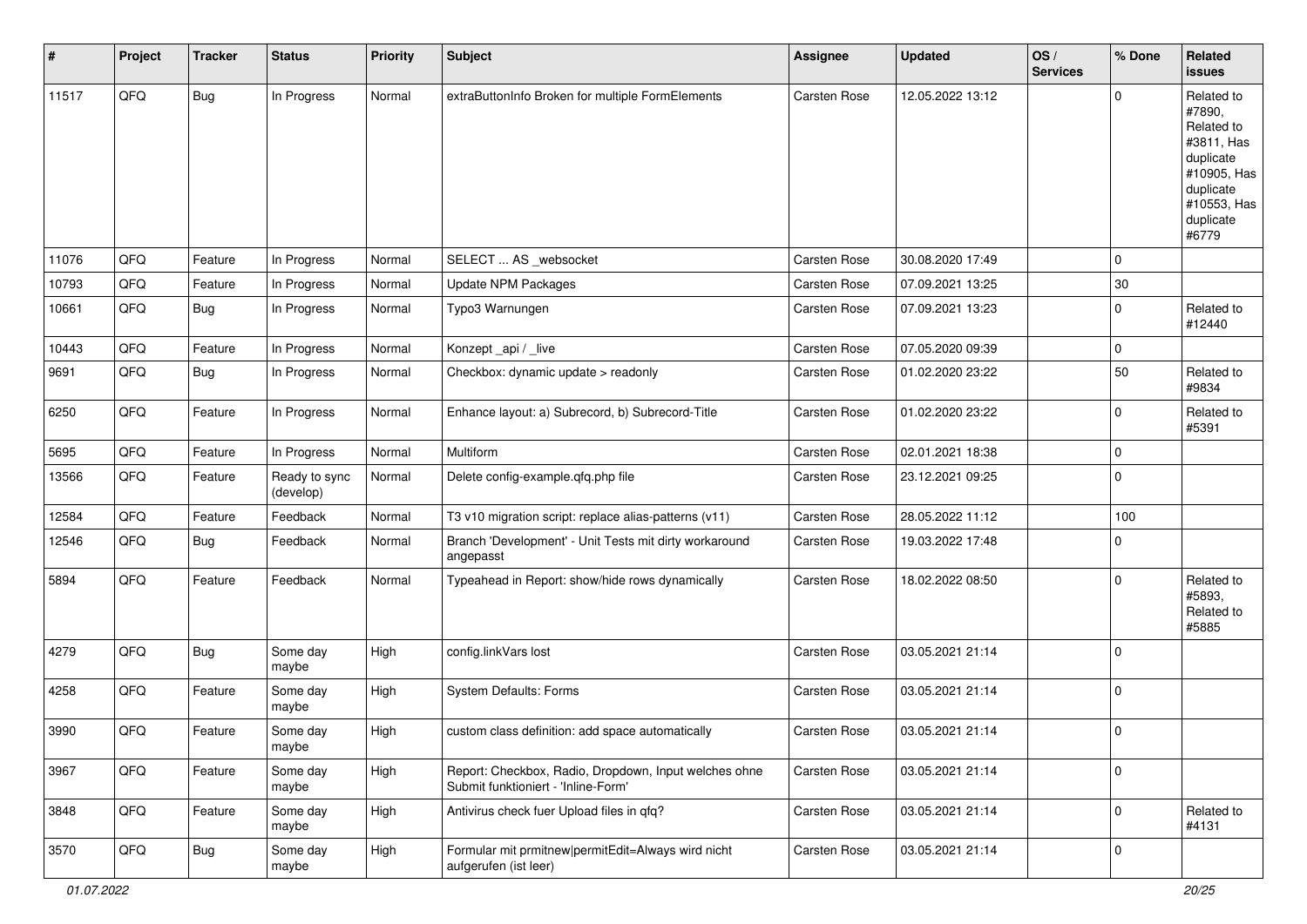| #     | Project | <b>Tracker</b> | <b>Status</b>     | <b>Priority</b> | Subject                                                                                                | <b>Assignee</b>     | <b>Updated</b>   | OS/<br><b>Services</b> | % Done         | Related<br>issues                                                     |
|-------|---------|----------------|-------------------|-----------------|--------------------------------------------------------------------------------------------------------|---------------------|------------------|------------------------|----------------|-----------------------------------------------------------------------|
| 3109  | QFQ     | Bug            | Some day<br>maybe | High            | RealUrl: Links werden nicht korrekt gerendert                                                          | Carsten Rose        | 03.05.2021 21:14 |                        | $\Omega$       |                                                                       |
| 3061  | QFQ     | Bug            | Some day<br>maybe | High            | winstitute: mysql connection durcheinander - nmhp17<br>(ag7)/QFQ arbeitet mit DB/Tabellen von biostat. | <b>Carsten Rose</b> | 03.05.2021 21:14 |                        | $\mathbf 0$    |                                                                       |
| 12611 | QFQ     | Feature        | Some day<br>maybe | Normal          | Refactoring: Bootstrap with Lazy Loading                                                               | <b>Carsten Rose</b> | 08.06.2022 10:37 |                        | $\Omega$       | Related to<br>#12490,<br>Related to<br>#10013,<br>Related to<br>#7732 |
| 12337 | QFQ     | Feature        | Some day<br>maybe | Normal          | Database.php: better caching                                                                           | <b>Carsten Rose</b> | 16.09.2021 15:10 |                        | $\Omega$       |                                                                       |
| 12315 | QFQ     | Feature        | Some day<br>maybe | Normal          | Form History (Diffs) / Backups                                                                         | Carsten Rose        | 16.09.2021 15:10 |                        | $\overline{0}$ |                                                                       |
| 11323 | QFQ     | Feature        | Some day<br>maybe | Normal          | Report Frontend Editor Modal + Codemirror                                                              | <b>Carsten Rose</b> | 16.09.2021 15:10 |                        | $\mathbf 0$    | Related to<br>#11036                                                  |
| 11322 | QFQ     | Feature        | Some day<br>maybe | Normal          | Form Element JSON - (multiline parameter field)                                                        | <b>Carsten Rose</b> | 16.09.2021 15:10 |                        | $\Omega$       |                                                                       |
| 11217 | QFQ     | Feature        | Some day<br>maybe | Normal          | <b>Extend Script Functionality</b>                                                                     | Carsten Rose        | 16.09.2021 15:10 |                        | $\overline{0}$ |                                                                       |
| 11036 | QFQ     | Feature        | Some day<br>maybe | Normal          | inline report editor permissions                                                                       | <b>Carsten Rose</b> | 16.09.2021 15:09 |                        | $\mathbf 0$    | Related to<br>#11323                                                  |
| 10745 | QFQ     | Feature        | Some day<br>maybe | Normal          | <b>Tablesorter Excel Export</b>                                                                        | Carsten Rose        | 16.09.2021 15:09 |                        | $\overline{0}$ |                                                                       |
| 10716 | QFQ     | Feature        | Some day<br>maybe | Normal          | Business Logic mit Externen Skripten                                                                   | <b>Carsten Rose</b> | 16.09.2021 15:10 |                        | $\Omega$       | Related to<br>#10713,<br>Related to<br>#8217                          |
| 10116 | QFQ     | Feature        | Some day<br>maybe | Normal          | TypeAhead: Tag - show inside 'input' element                                                           | <b>Carsten Rose</b> | 16.09.2021 15:09 |                        | $\overline{0}$ |                                                                       |
| 10095 | QFQ     | Feature        | Some day<br>maybe | Normal          | Generic Gitlab Integration into QFQ                                                                    | <b>Carsten Rose</b> | 16.09.2021 15:10 |                        | $\Omega$       |                                                                       |
| 10013 | QFQ     | Feature        | Some day<br>maybe | Normal          | FE.typ=editor: CodeMirror                                                                              | Carsten Rose        | 08.06.2022 10:37 |                        | $\mathbf 0$    | Related to<br>#12611,<br>Related to<br>#12490,<br>Related to<br>#7732 |
| 9704  | QFQ     | Feature        | Some day<br>maybe | Normal          | Thumbnails Generieren beim Splitten von PDF Files                                                      | Carsten Rose        | 11.12.2019 16:01 |                        | $\overline{0}$ |                                                                       |
| 9669  | QFQ     | <b>Bug</b>     | Some day<br>maybe | Normal          | Checkbox / Template Group: radio/checkbox visible broken<br>after 'add'                                | Carsten Rose        | 16.06.2021 13:47 |                        | $\mathbf 0$    | Related to<br>#8091                                                   |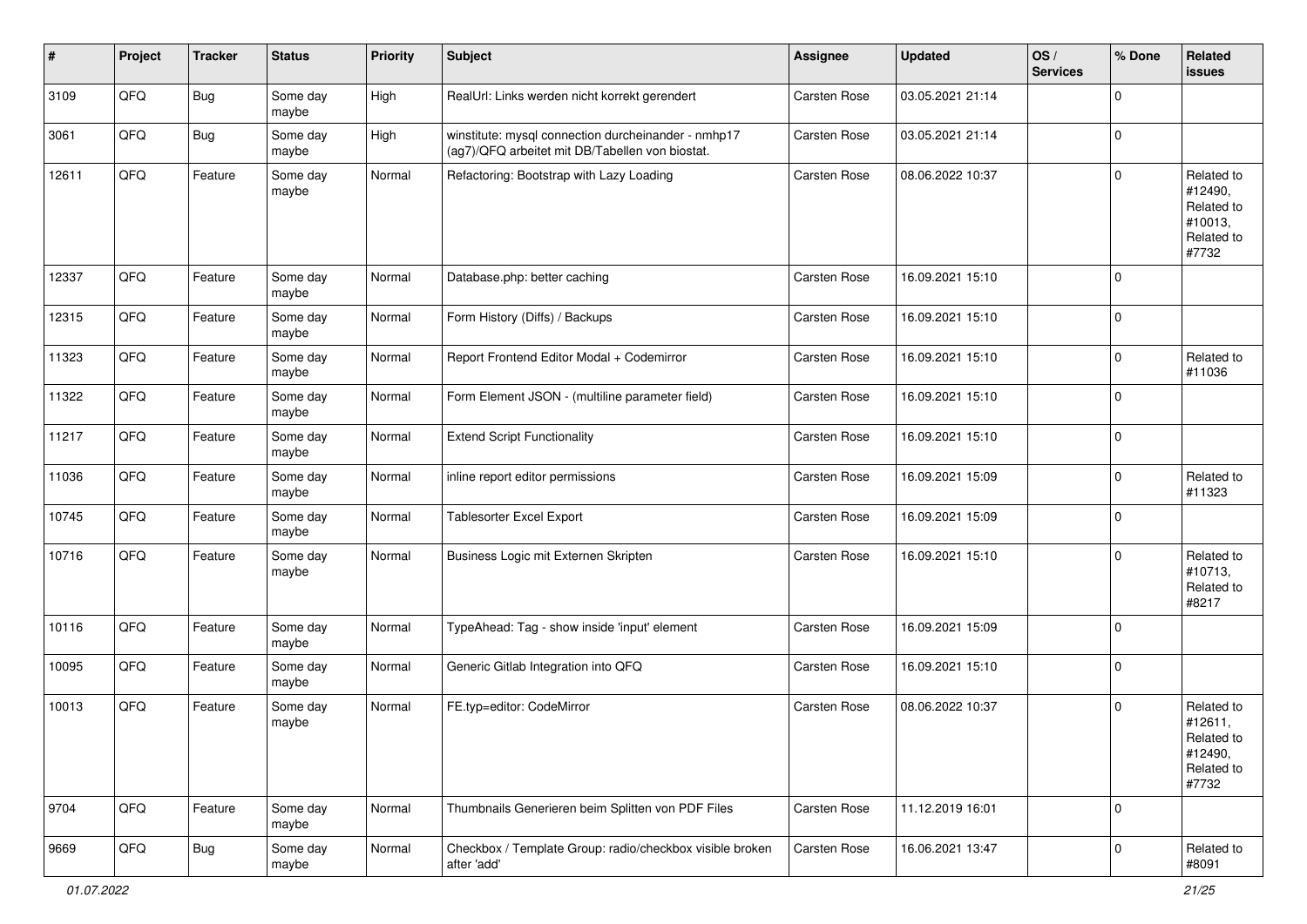| $\#$ | Project | <b>Tracker</b> | <b>Status</b>     | <b>Priority</b> | <b>Subject</b>                                                                                 | Assignee            | <b>Updated</b>   | OS/<br><b>Services</b> | % Done      | Related<br>issues                           |
|------|---------|----------------|-------------------|-----------------|------------------------------------------------------------------------------------------------|---------------------|------------------|------------------------|-------------|---------------------------------------------|
| 9579 | QFQ     | Feature        | Some day<br>maybe | Normal          | Multiform with Process Row                                                                     | Carsten Rose        | 11.12.2019 16:01 |                        | $\mathbf 0$ |                                             |
| 9281 | QFQ     | <b>Bug</b>     | Some day<br>maybe | Normal          | Allow STRICT TRANS TABLES                                                                      | <b>Carsten Rose</b> | 02.01.2021 18:43 |                        | $\mathbf 0$ |                                             |
| 8894 | QFQ     | Feature        | Some day<br>maybe | Normal          | Documentation Tags Usable in QFQ Application                                                   | Carsten Rose        | 11.12.2019 16:01 |                        | 0           |                                             |
| 8892 | QFQ     | Feature        | Some day<br>maybe | Normal          | Display and Edit SQL Comments in Form Editor                                                   | <b>Carsten Rose</b> | 11.12.2019 16:01 |                        | 0           |                                             |
| 8586 | QFQ     | Feature        | Some day<br>maybe | Normal          | QFQ: Enhance Error message for 'record not found'                                              | Carsten Rose        | 16.09.2021 15:10 |                        | 0           |                                             |
| 8520 | QFQ     | Feature        | Some day<br>maybe | Normal          | Bring QFQ to Composer                                                                          | Carsten Rose        | 16.09.2021 15:10 |                        | $\mathbf 0$ |                                             |
| 8106 | QFQ     | <b>Bug</b>     | Some day<br>maybe | Normal          | Dynamic Update: Feld kann nicht auf empty zurückgesetzt<br>werden                              | Carsten Rose        | 11.12.2019 16:01 |                        | $\mathbf 0$ |                                             |
| 8101 | QFQ     | Feature        | Some day<br>maybe | Normal          | Password hash: support further hashing methods                                                 | Carsten Rose        | 16.09.2021 15:10 |                        | 0           |                                             |
| 7453 | QFQ     | Feature        | Some day<br>maybe | Normal          | import / export forms QFQ                                                                      | Carsten Rose        | 16.09.2021 15:10 |                        | $\mathbf 0$ |                                             |
| 7452 | QFQ     | Feature        | Some day<br>maybe | Normal          | automate deployment new QFQ version                                                            | Carsten Rose        | 16.09.2021 15:10 |                        | $\mathbf 0$ |                                             |
| 7336 | QFQ     | Feature        | Some day<br>maybe | Normal          | PDF Upload: disallow PDFs with specific Meta information                                       | <b>Carsten Rose</b> | 11.12.2019 16:01 |                        | $\mathbf 0$ |                                             |
| 7107 | QFQ     | Feature        | Some day<br>maybe | Normal          | Showcase Registration Tool: Anmeldung / Administration :<br>Liste Anmeldungen / Emaileinaldung | Carsten Rose        | 11.12.2019 16:01 |                        | 0           |                                             |
| 6715 | QFQ     | Feature        | Some day<br>maybe | Normal          | Code-Refactoring: dbArray vereinheitlichen                                                     | Carsten Rose        | 11.12.2019 16:02 |                        | $\mathbf 0$ |                                             |
| 5991 | QFQ     | <b>Bug</b>     | Some day<br>maybe | Normal          | URLs with ' ' or long parameter are problematic                                                | Carsten Rose        | 01.02.2020 23:19 |                        | $\mathbf 0$ |                                             |
| 5983 | QFQ     | Feature        | Some day<br>maybe | Normal          | Form Submit (save & update): normalize date/-time FE                                           | Carsten Rose        | 01.02.2020 23:19 |                        | $\mathbf 0$ |                                             |
| 5852 | QFQ     | Feature        | Some day<br>maybe | Normal          | Logging: mail.log / sql.log - im FE anzeigen und via AJAX<br>aktualisieren                     | Carsten Rose        | 01.02.2020 23:19 |                        | $\mathbf 0$ | Related to<br>#5885                         |
| 5768 | QFQ     | Bug            | Some day<br>maybe | Normal          | '{{pageLanguage:T}}' missing if QFQ is called via api                                          | <b>Carsten Rose</b> | 01.02.2020 23:19 |                        | 0           |                                             |
| 5706 | QFQ     | <b>Bug</b>     | Some day<br>maybe | Normal          | upload: fileDestination needs to be sanatized                                                  | Carsten Rose        | 01.02.2020 23:19 |                        | $\mathbf 0$ |                                             |
| 5665 | QFQ     | Feature        | Some day<br>maybe | Normal          | Versuch das '{{!' nicht mehr noetig ist.                                                       | Carsten Rose        | 01.02.2020 23:20 |                        | 0           | Related to<br>#7432,<br>Related to<br>#7434 |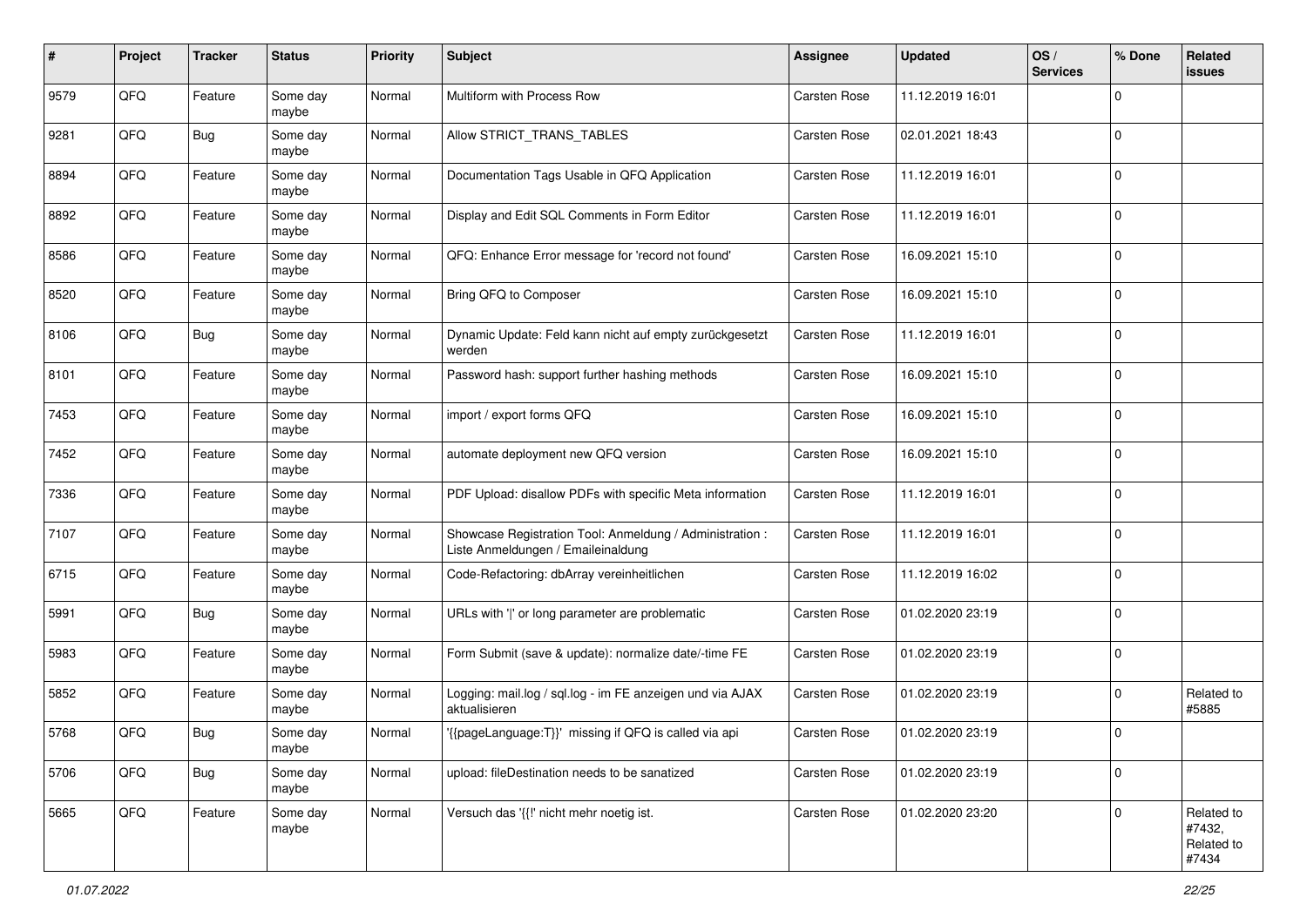| #    | Project | <b>Tracker</b> | <b>Status</b>     | <b>Priority</b> | Subject                                                                                                              | <b>Assignee</b>     | <b>Updated</b>   | OS/<br><b>Services</b> | % Done         | Related<br>issues                              |
|------|---------|----------------|-------------------|-----------------|----------------------------------------------------------------------------------------------------------------------|---------------------|------------------|------------------------|----------------|------------------------------------------------|
| 5579 | QFQ     | Feature        | Some day<br>maybe | Normal          | Enhance Doc / Presentation: variable type 'link column type'                                                         | <b>Carsten Rose</b> | 01.02.2020 23:19 |                        | $\Omega$       |                                                |
| 5557 | QFQ     | <b>Bug</b>     | Some day<br>maybe | Normal          | Form load: STORE RECORD filled, but should be empty                                                                  | <b>Carsten Rose</b> | 01.02.2020 23:19 |                        | $\mathbf 0$    |                                                |
| 5548 | QFQ     | Feature        | Some day<br>maybe | Normal          | 801 Textfiles/Scriptfiles als Thumbnail                                                                              | Carsten Rose        | 07.03.2022 16:26 |                        | $\Omega$       |                                                |
| 5480 | QFQ     | Feature        | Some day<br>maybe | Normal          | QFQ: Dokumentation mit Screenshots versehen                                                                          | Carsten Rose        | 01.02.2020 23:20 |                        | $\mathbf 0$    | Related to<br>#9879                            |
| 5428 | QFQ     | Feature        | Some day<br>maybe | Normal          | secure thumbnail: late render on access.                                                                             | Carsten Rose        | 01.02.2020 23:20 |                        | $\Omega$       |                                                |
| 5132 | QFQ     | Feature        | Some day<br>maybe | Normal          | Error Message sendmail missing attachment: more details                                                              | <b>Carsten Rose</b> | 01.02.2020 23:19 |                        | $\Omega$       |                                                |
| 5021 | QFQ     | Bug            | Some day<br>maybe | Normal          | FE.typ=extra - during save displays error 'datum2' already<br>filled in STORE_SIP - the value is stored nevertheless | <b>Carsten Rose</b> | 01.02.2020 23:19 |                        | $\Omega$       | Related to<br>#3875                            |
| 4956 | QFQ     | Feature        | Some day<br>maybe | Normal          | Sendmail: Benutzerdefinierte Headers                                                                                 | <b>Carsten Rose</b> | 11.12.2019 16:02 |                        | $\mathbf 0$    |                                                |
| 4872 | QFQ     | Feature        | Some day<br>maybe | Normal          | Fields of Typo3 page available in STORE_TYPO3                                                                        | <b>Carsten Rose</b> | 01.02.2020 23:19 |                        | $\overline{0}$ |                                                |
| 4869 | QFQ     | Feature        | Some day<br>maybe | Normal          | Dynamic Update (show, hide, readonly?, required?) for<br><b>Template Group Elements</b>                              | Carsten Rose        | 01.02.2020 23:19 |                        | $\Omega$       | Related to<br>#4865                            |
| 4839 | QFQ     | Feature        | Some day<br>maybe | Normal          | qfq-handle in <head> Abschnitt</head>                                                                                | Carsten Rose        | 11.12.2019 16:02 |                        | $\Omega$       |                                                |
| 4771 | QFQ     | <b>Bug</b>     | Some day<br>maybe | Normal          | qfq: select-down-values empty after save (edit-form for<br>program administrators)                                   | Carsten Rose        | 01.02.2020 23:20 |                        | $\Omega$       | Related to<br>#4549, Has<br>duplicate<br>#4282 |
| 4757 | QFQ     | Feature        | Some day<br>maybe | Normal          | Test subrecord: download links ok? Links ok?                                                                         | <b>Carsten Rose</b> | 01.02.2020 23:20 |                        | $\Omega$       |                                                |
| 4659 | QFQ     | <b>Bug</b>     | Some day<br>maybe | Normal          | infoButtonExtra                                                                                                      | Carsten Rose        | 01.02.2020 23:20 |                        | $\Omega$       |                                                |
| 4652 | QFQ     | Feature        | Some day<br>maybe | Normal          | UZH CD: Weiterleitung auf benutzerdefinierte 403/404 Seite                                                           | <b>Carsten Rose</b> | 01.02.2020 23:20 |                        | $\Omega$       |                                                |
| 4651 | QFQ     | <b>Bug</b>     | Some day<br>maybe | Normal          | "Loading document" Modal wird angezeigt bei uzhcd type=2<br>Ansicht                                                  | <b>Carsten Rose</b> | 01.02.2020 23:20 |                        | $\Omega$       |                                                |
| 4650 | QFQ     | Feature        | Some day<br>maybe | Normal          | Convert html to doc/rtf                                                                                              | Carsten Rose        | 01.02.2020 23:20 |                        | $\mathbf{0}$   | Related to<br>#10704                           |
| 4606 | QFQ     | Feature        | Some day<br>maybe | Normal          | link: qualifier to render bootstrap button                                                                           | Carsten Rose        | 01.02.2020 23:19 |                        | $\overline{0}$ |                                                |
| 4583 | QFQ     | <b>Bug</b>     | Some day<br>maybe | Normal          | Dynamic Update bei TypeAhead Feldern                                                                                 | Carsten Rose        | 01.02.2020 23:19 |                        | $\overline{0}$ |                                                |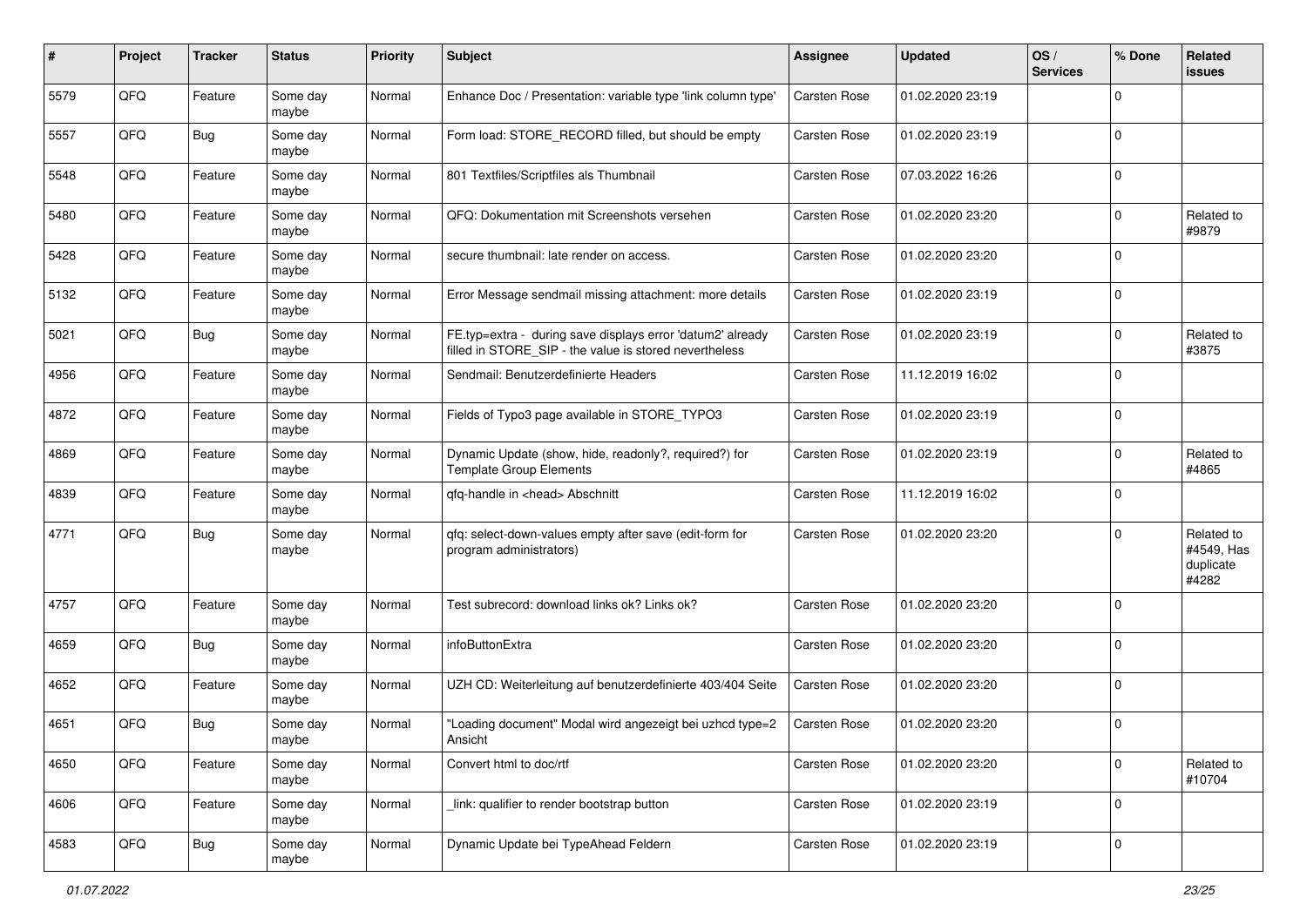| ∦    | Project | <b>Tracker</b> | <b>Status</b>     | <b>Priority</b> | <b>Subject</b>                                                                                                          | <b>Assignee</b>     | <b>Updated</b>   | OS/<br><b>Services</b> | % Done       | Related<br><b>issues</b>                    |
|------|---------|----------------|-------------------|-----------------|-------------------------------------------------------------------------------------------------------------------------|---------------------|------------------|------------------------|--------------|---------------------------------------------|
| 4549 | QFQ     | Bug            | Some day<br>maybe | Normal          | TemplateGroups: FE.type SELECT loose selected value<br>after save                                                       | Carsten Rose        | 01.02.2020 23:20 |                        | <sup>0</sup> | Related to<br>#4548.<br>Related to<br>#4771 |
| 4528 | QFQ     | Bug            | Some day<br>maybe | Normal          | extraButtonLock mit SQLAhead Bug                                                                                        | Carsten Rose        | 01.02.2020 23:19 |                        | <sup>0</sup> |                                             |
| 4365 | QFQ     | Feature        | Some day<br>maybe | Normal          | Multi Language: new way of config                                                                                       | Carsten Rose        | 01.02.2020 23:20 |                        | $\Omega$     |                                             |
| 4349 | QFQ     | Feature        | Some day<br>maybe | Normal          | link download: downloaded external URL to<br>deliver/concatenate - check mimetipe and handle it correctly               | <b>Carsten Rose</b> | 11.12.2019 16:02 |                        | $\Omega$     |                                             |
| 4343 | QFQ     | Feature        | Some day<br>maybe | Normal          | Link: Classifier to add 'attributes'                                                                                    | Carsten Rose        | 01.02.2020 23:20 |                        | 0            | Related to<br>#14077                        |
| 4330 | QFQ     | Feature        | Some day<br>maybe | Normal          | Error Message: report missing {{ / }} in sqlUpdate, sqlInsert,<br>sqlDelete, sqlAfter, sqlBefore in FE action elements. | <b>Carsten Rose</b> | 01.02.2020 23:20 |                        | $\Omega$     |                                             |
| 4328 | QFQ     | <b>Bug</b>     | Some day<br>maybe | Normal          | Error Message: Show FE name/number on problems in FE                                                                    | <b>Carsten Rose</b> | 01.02.2020 23:20 |                        | $\mathbf 0$  |                                             |
| 4293 | QFQ     | Bug            | Some day<br>maybe | Normal          | Download broken if token 'd:' is missing - but no error<br>message                                                      | Carsten Rose        | 11.12.2019 16:03 |                        | $\Omega$     | Related to<br>#7514                         |
| 4259 | QFQ     | Feature        | Some day<br>maybe | Normal          | Instant trigger a cron job                                                                                              | Carsten Rose        | 11.12.2019 16:03 |                        | 0            |                                             |
| 4197 | QFQ     | Feature        | Some day<br>maybe | Normal          | Unit Test fuer JSON Stream von QuickFormQuery.php ><br>doForm()                                                         | Carsten Rose        | 11.12.2019 16:03 |                        | $\Omega$     |                                             |
| 4092 | QFQ     | Bug            | Some day<br>maybe | Normal          | 1) Logging verbessern wann welches FE warum ausgefuehrt<br>wird, 2) Documentation: Best Practice Template Group         | <b>Carsten Rose</b> | 01.02.2020 23:19 |                        | 0            | Related to<br>#3504                         |
| 4026 | QFQ     | Feature        | Some day<br>maybe | Normal          | sqlLog.sql: log number of FE.id                                                                                         | Carsten Rose        | 11.12.2019 16:03 |                        | U            | Related to<br>#5458                         |
| 4008 | QFQ     | Bug            | Some day<br>maybe | Normal          | FormElemen.type=sendmail: wrong 'TO' if 'real<br>name <rea@mail.to>' is used</rea@mail.to>                              | <b>Carsten Rose</b> | 11.12.2019 16:03 |                        | $\Omega$     |                                             |
| 3991 | QFQ     | Feature        | Some day<br>maybe | Normal          | report: Columnname '_skipWrap' skips 'fbeg', 'fend'                                                                     | Carsten Rose        | 11.12.2019 16:03 |                        | 0            |                                             |
| 3947 | QFQ     | Feature        | Some day<br>maybe | Normal          | Attack detectect: logout current user                                                                                   | Carsten Rose        | 11.12.2019 16:03 |                        | 0            | Related to<br>#5458,<br>Related to<br>#6299 |
| 3942 | QFO     | Feature        | Some day<br>maybe | Normal          | Action Elemente: neu generierte IDs via FE weitergeben                                                                  | Carsten Rose        | 11.12.2019 16:03 |                        | $\mathbf 0$  | Related to<br>#3941                         |
| 3941 | QFQ     | Feature        | Some day<br>maybe | Normal          | sqlAfter: es sollten mehrere moeglich sein                                                                              | Carsten Rose        | 11.12.2019 16:03 |                        | 0            | Related to<br>#3942                         |
| 3905 | QFQ     | Feature        | Some day<br>maybe | Normal          | Documentation: Best Practice anhand eines Online<br>Bewerbungstools                                                     | Carsten Rose        | 11.12.2019 16:03 |                        | $\Omega$     |                                             |